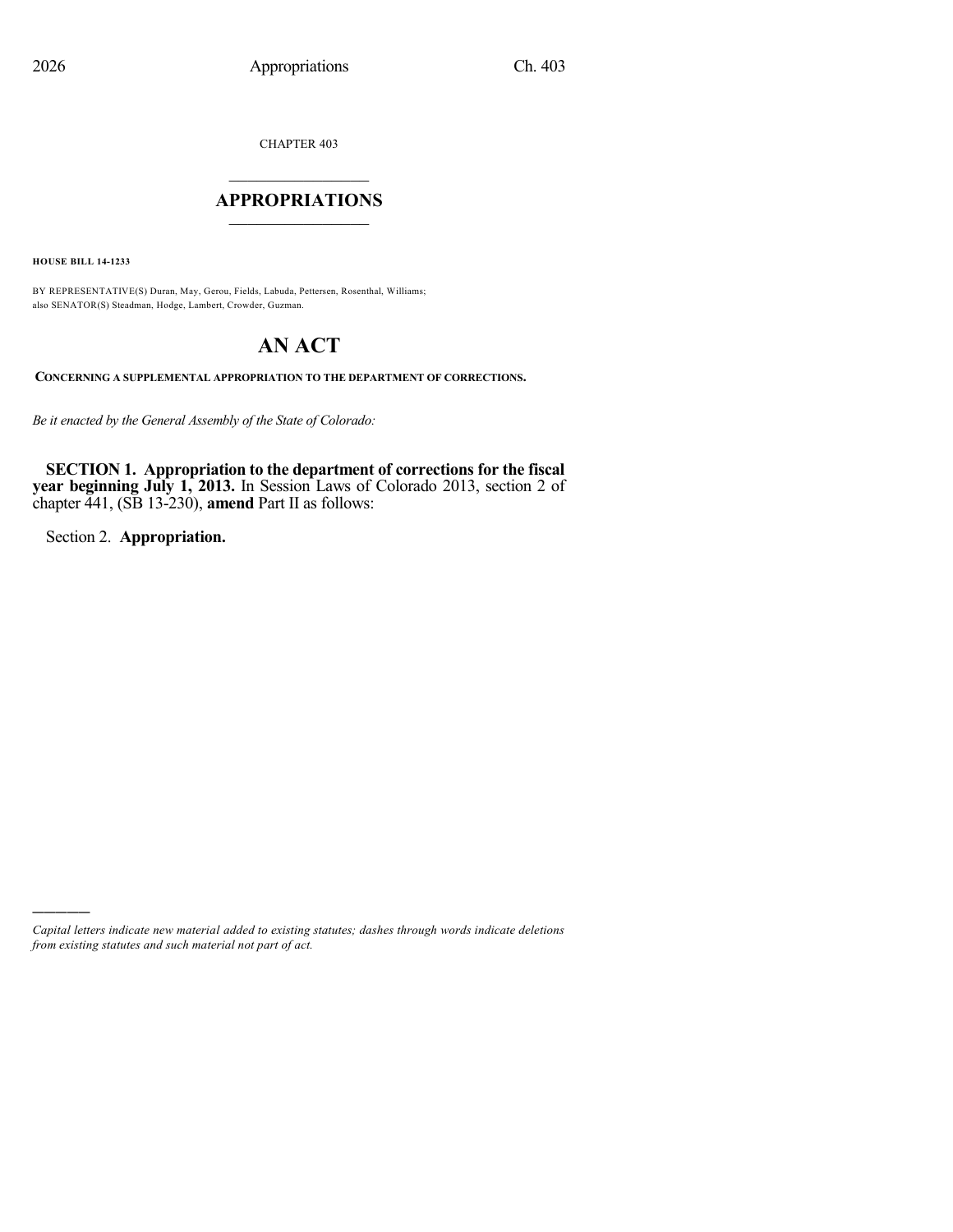|                 |        |             | APPROPRIATION FROM |              |                       |              |  |  |
|-----------------|--------|-------------|--------------------|--------------|-----------------------|--------------|--|--|
|                 |        |             |                    |              |                       |              |  |  |
| ITEM &          | TOTAL. | GENERAL     | GENERAL            | <b>CASH</b>  | <b>REAPPROPRIATED</b> | FEDERAL      |  |  |
| <b>SUBTOTAL</b> |        | <b>FUND</b> | <b>FUND</b>        | <b>FUNDS</b> | <b>FUNDS</b>          | <b>FUNDS</b> |  |  |
|                 |        |             | <b>EXEMPT</b>      |              |                       |              |  |  |
|                 |        |             |                    |              |                       |              |  |  |

## **PART II DEPARTMENT OF CORRECTIONS**

## **(1) MANAGEMENT**

| (A) Executive Director's Office Subprogram            |                       |                |                       |      |
|-------------------------------------------------------|-----------------------|----------------|-----------------------|------|
| Personal Services                                     | <del>1,540,695</del>  | 1,296,890      | 243,805 <sup>a</sup>  |      |
|                                                       | 1,595,485             | 1,351,680      |                       |      |
|                                                       |                       | $(17.6$ FTE)   | $(4.0$ FTE)           |      |
|                                                       |                       | $(18.9$ FTE)   |                       |      |
| Health, Life, and Dental                              | 44,530,806            | 43,015,413     | $1,515,393^b$         |      |
|                                                       | 44,623,647            | 43,108,254     |                       |      |
| Short-term Disability                                 | 605,263               | 585,519        | $19,744$ <sup>b</sup> |      |
|                                                       | 606,866               | 587,122        |                       |      |
| S.B. 04-257 Amortization                              |                       |                |                       |      |
| <b>Equalization Disbursement</b>                      | <del>11,342,186</del> | 10,968,249     | 373,937 <sup>b</sup>  |      |
|                                                       | 11,374,795            | 11,000,858     |                       |      |
| S.B. 06-235 Supplemental<br>Amortization Equalization |                       |                |                       |      |
| Disbursement                                          | 10.198.829            | 9,861,247      | 337,582 <sup>b</sup>  |      |
| Ch. 403                                               |                       | Appropriations |                       | 2027 |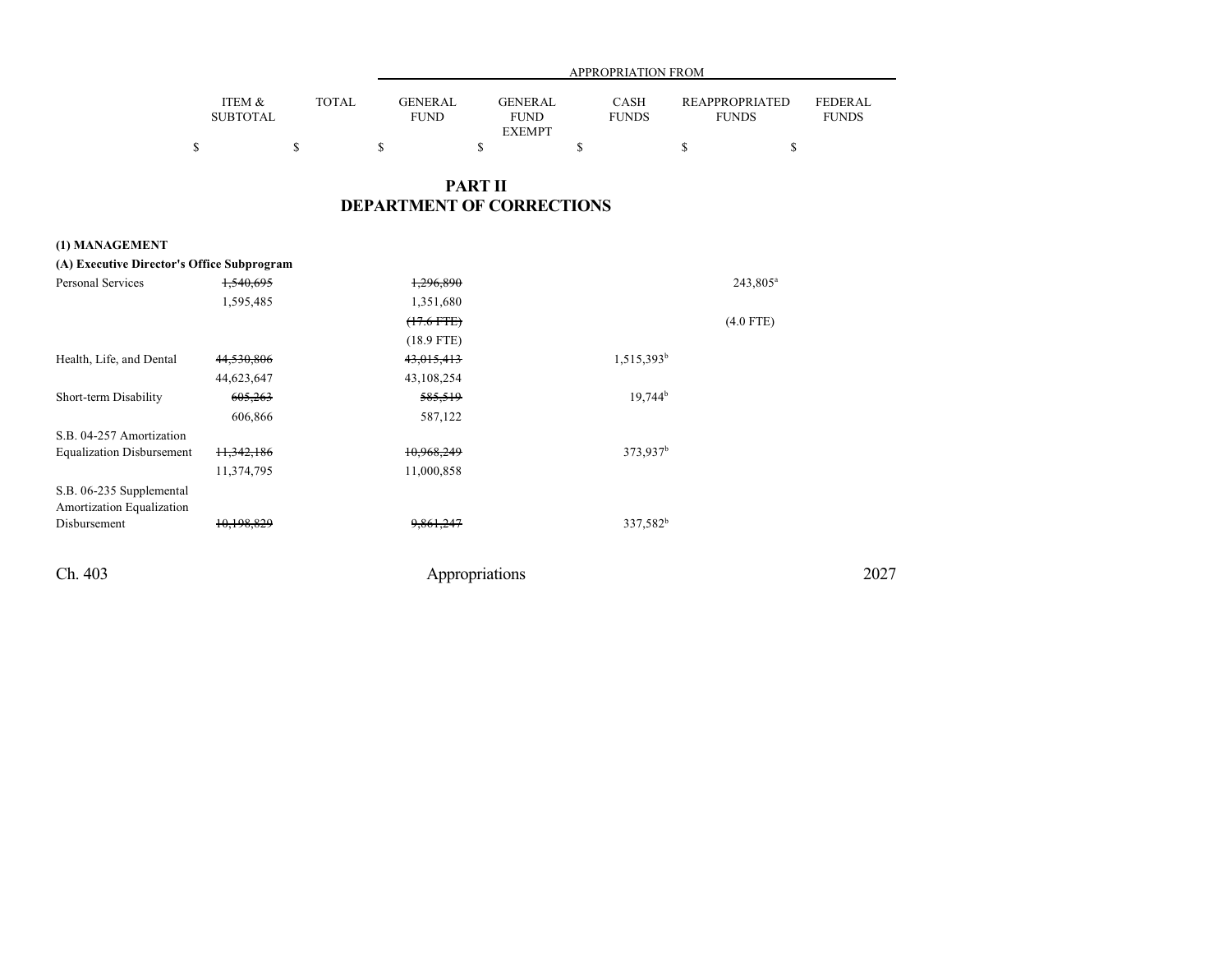|                           |                           |              |                                             |                                                | <b>APPROPRIATION FROM</b> |                                       |                                |
|---------------------------|---------------------------|--------------|---------------------------------------------|------------------------------------------------|---------------------------|---------------------------------------|--------------------------------|
|                           | ITEM &<br><b>SUBTOTAL</b> | <b>TOTAL</b> | <b>GENERAL</b><br><b>FUND</b>               | <b>GENERAL</b><br><b>FUND</b><br><b>EXEMPT</b> | CASH<br><b>FUNDS</b>      | <b>REAPPROPRIATED</b><br><b>FUNDS</b> | <b>FEDERAL</b><br><b>FUNDS</b> |
|                           | ${\mathbb S}$             | \$           | $\mathbb{S}% _{n}^{X\rightarrow\mathbb{R}}$ | \$                                             | \$                        | $\mathbb{S}$<br>\$                    |                                |
|                           |                           |              |                                             |                                                |                           |                                       |                                |
|                           | 10,228,268                |              | 9,890,686                                   |                                                |                           |                                       |                                |
| Salary Survey             | 6,467,735                 |              | 6,234,775                                   |                                                | 232,960 <sup>b</sup>      |                                       |                                |
| Merit Pay                 | 4,550,598                 |              | 4,402,970                                   |                                                | $147,628^b$               |                                       |                                |
| Shift Differential        | 7,073,831                 |              | 7,046,447                                   |                                                | 27,384 <sup>b</sup>       |                                       |                                |
| Workers' Compensation     | 8,481,245                 |              | 8,212,977                                   |                                                | 268,268 <sup>b</sup>      |                                       |                                |
| <b>Operating Expenses</b> | 281,455                   |              | 191,455                                     |                                                |                           | $5,000^a$                             | $85,000(I)^c$                  |
|                           | 296,240                   |              | 206,240                                     |                                                |                           |                                       |                                |
| Legal Services            |                           |              |                                             |                                                |                           |                                       |                                |
| for 15,298 hours          | 1,475,089 <sup>d</sup>    |              | 1,427,727                                   |                                                | $47,362^b$                |                                       |                                |
| Payment to Risk           |                           |              |                                             |                                                |                           |                                       |                                |
| Management and            |                           |              |                                             |                                                |                           |                                       |                                |
| Property Funds            | 3,727,652                 |              | 3,580,747                                   |                                                | $146,905^{\rm b}$         |                                       |                                |
| Leased Space              | 3,549,546                 |              | 3,333,035                                   |                                                | $216,511^e$               |                                       |                                |
|                           | 3,590,796                 |              | 3,374,285                                   |                                                |                           |                                       |                                |
| Capitol Complex           |                           |              |                                             |                                                |                           |                                       |                                |
| Leased Space              | 171,071                   |              | 133,025                                     |                                                | $38,046^{\circ}$          |                                       |                                |
| Planning and              |                           |              |                                             |                                                |                           |                                       |                                |
| Analysis Contracts        | 26,250                    |              | 26,250                                      |                                                |                           |                                       |                                |
| Payments to               |                           |              |                                             |                                                |                           |                                       |                                |
| District Attorneys        | 366,880                   |              | 366,880                                     |                                                |                           |                                       |                                |
|                           | 1,224,693                 |              | 1,224,693                                   |                                                |                           |                                       |                                |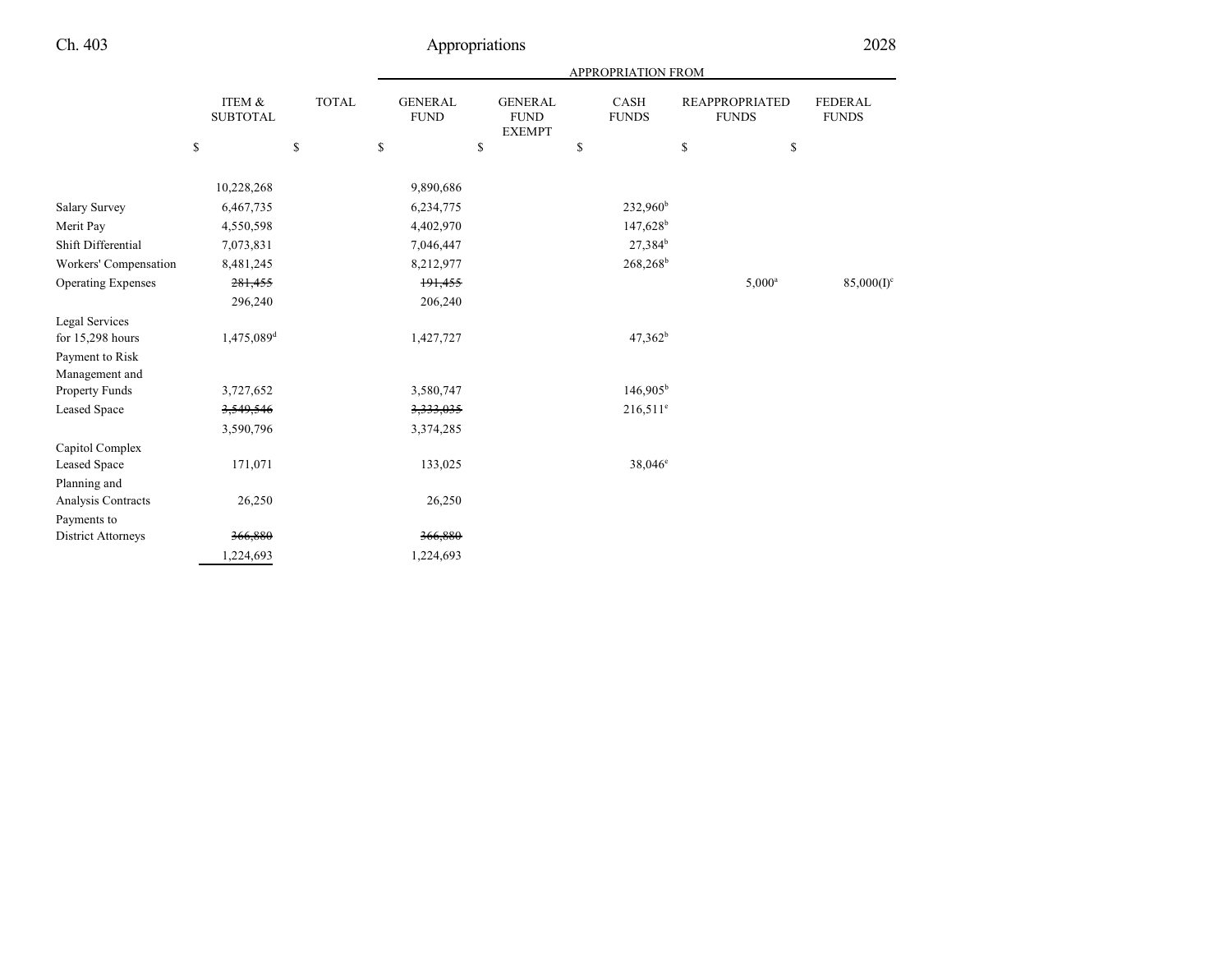## 104,389,131

105,514,261

<sup>a</sup> These amounts shall be transferred from the Department of Public Safety, Division of Criminal Justice, Victims Assistance, State Victims Assistance and Law Enforcement Program line item.

<sup>b</sup> Of these amounts, \$2,736,869 shall be from sales revenues earned by Correctional Industries, and \$380,294 shall be from sales revenues earned by the Canteen Operation.

c This amount shall be from the Social Security Administration Incentive Payment Memorandum of Understanding and is included for informational purposes only.

<sup>d</sup> Of this amount, \$1,393,343 shall be used to purchase 15,298 hours of legal services from the Department of Law, and \$81,746 shall be used to contract for legal services from private firms for litigation related to the Rifle Correctional Center.

<sup>e</sup>These amounts shall be from sales revenues earned by Correctional Industries.

#### **(B) External Capacity Subprogram**

| (1) Private Prison Monitoring Unit |           |              |                       |
|------------------------------------|-----------|--------------|-----------------------|
| Personal Services                  | 1,065,095 | 1,065,095    |                       |
|                                    |           | $(15.7$ FTE) |                       |
| <b>Operating Expenses</b>          | 213,443   | 183.976      | $29.467$ <sup>a</sup> |
|                                    | 1,278,538 |              |                       |

<sup>a</sup> This amount shall be from revenues earned from monitoring private Colorado prisons that house out-of-state offenders.

| (2) Payments to House State Prisoners <sup>2, 3</sup> |            |            |
|-------------------------------------------------------|------------|------------|
| Payments to local jails at                            |            |            |
| a rate of \$51.45 per                                 |            |            |
| inmate per day                                        | 10,524,798 | 10,524,798 |
|                                                       | 13.529.478 | 13.529.478 |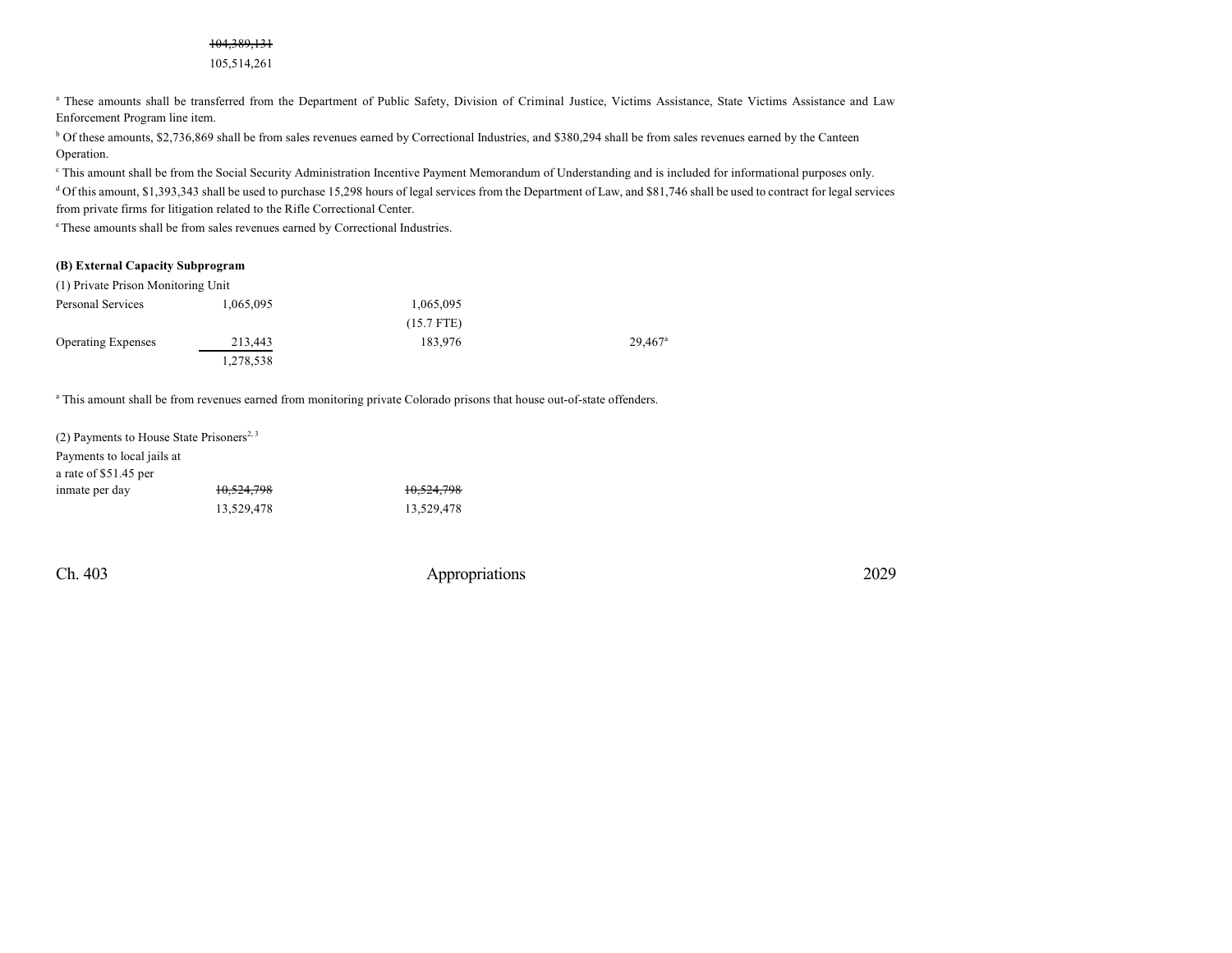|                                                                                     |                           |              |                               | <b>APPROPRIATION FROM</b>                      |                        |                                       |                                |  |  |  |
|-------------------------------------------------------------------------------------|---------------------------|--------------|-------------------------------|------------------------------------------------|------------------------|---------------------------------------|--------------------------------|--|--|--|
|                                                                                     | ITEM &<br><b>SUBTOTAL</b> | <b>TOTAL</b> | <b>GENERAL</b><br><b>FUND</b> | <b>GENERAL</b><br><b>FUND</b><br><b>EXEMPT</b> | CASH<br><b>FUNDS</b>   | <b>REAPPROPRIATED</b><br><b>FUNDS</b> | <b>FEDERAL</b><br><b>FUNDS</b> |  |  |  |
|                                                                                     | \$                        | \$           | S                             | \$                                             | S                      | \$                                    | \$                             |  |  |  |
|                                                                                     |                           |              |                               |                                                |                        |                                       |                                |  |  |  |
| Payments to in-state private                                                        |                           |              |                               |                                                |                        |                                       |                                |  |  |  |
| prisons at a rate of \$53.74                                                        |                           |              |                               |                                                |                        |                                       |                                |  |  |  |
| per inmate per day                                                                  | 58,762,213                |              | 56,403,506                    |                                                | 2,358,707 <sup>a</sup> |                                       |                                |  |  |  |
|                                                                                     | 63,312,916                |              | 60,954,209                    |                                                |                        |                                       |                                |  |  |  |
| Payments to pre-release<br>parole revocation facilities<br>at a rate of \$53.74 per |                           |              |                               |                                                |                        |                                       |                                |  |  |  |
| inmate per day                                                                      | 10,040,467                |              | 10,040,467                    |                                                |                        |                                       |                                |  |  |  |
|                                                                                     | 10,844,686                |              | 10,844,686                    |                                                |                        |                                       |                                |  |  |  |
| Community                                                                           |                           |              |                               |                                                |                        |                                       |                                |  |  |  |
| Corrections Programs                                                                | 3,617,755                 |              | 3,617,755                     |                                                |                        |                                       |                                |  |  |  |
|                                                                                     | 3,898,075                 |              | 3,898,075                     |                                                |                        |                                       |                                |  |  |  |
|                                                                                     | 82,945,233                |              |                               |                                                |                        |                                       |                                |  |  |  |
|                                                                                     | 91,585,155                |              |                               |                                                |                        |                                       |                                |  |  |  |

a This amount shall be from reserves in the State Criminal Alien Assistance Program Cash Fund created in Section 17-1-107.5 (1), C.R.S.

| (C) Inspector General Subprogram |           |              |                     |  |  |  |  |
|----------------------------------|-----------|--------------|---------------------|--|--|--|--|
| Personal Services                | 3.635.506 | 3.535.149    | $100.357^{\circ}$   |  |  |  |  |
|                                  |           | $(45.2$ FTE) |                     |  |  |  |  |
| <b>Operating Expenses</b>        | 349,219   | 266.032      | 83.187 <sup>a</sup> |  |  |  |  |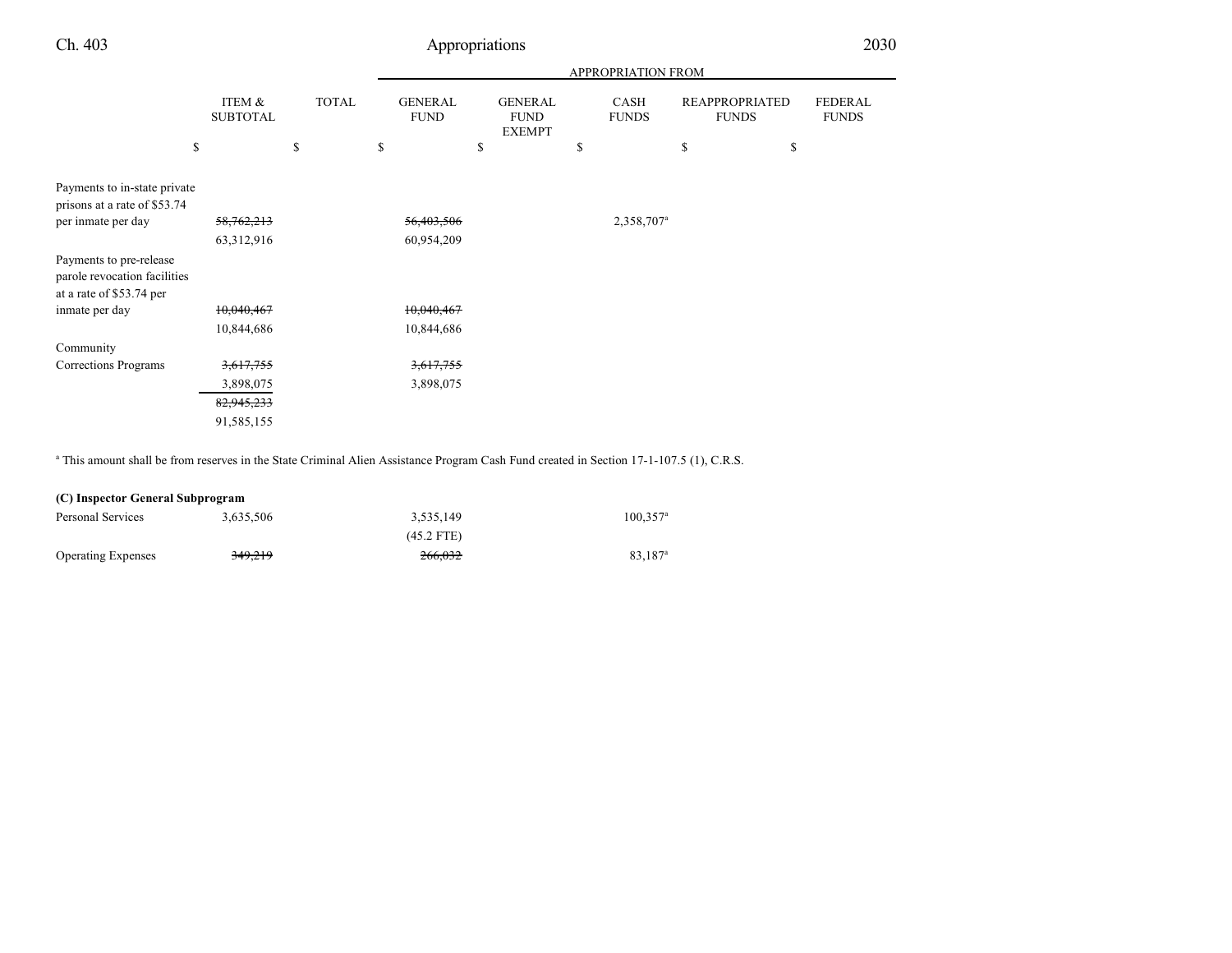|                                 | 349,771   | 266,584 |                     |            |
|---------------------------------|-----------|---------|---------------------|------------|
| <b>Inspector General Grants</b> | 235,649   |         | 27.737 <sup>b</sup> | 207,912(I) |
|                                 |           |         | $(1.0$ FTE)         |            |
|                                 | 4,220,374 |         |                     |            |
|                                 | 4,220,926 |         |                     |            |

<sup>a</sup> These amounts shall be from revenues earned from private prison out of state offender investigations.

<sup>b</sup>This amount shall be from federal funds appropriated to the Division of Homeland Security and Emergency Management in the Department of Public Safety.

|                          |            | 192,833,276<br>202,598,880 |             |                        |
|--------------------------|------------|----------------------------|-------------|------------------------|
| (2) INSTITUTIONS         |            |                            |             |                        |
| (A) Utilities Subprogram |            |                            |             |                        |
| <b>Energy Management</b> |            |                            |             |                        |
| Program                  | 300,792    |                            | 300,792     |                        |
|                          |            |                            | $(2.6$ FTE) |                        |
| <b>Utilities</b>         | 19,633,638 |                            | 18,582,804  | 1,050,834 <sup>a</sup> |
|                          | 19,819,350 |                            | 18,768,516  |                        |
|                          | 19,934,430 |                            |             |                        |
|                          | 20,120,142 |                            |             |                        |

<sup>a</sup> This amount shall be from sales revenues earned by Correctional Industries.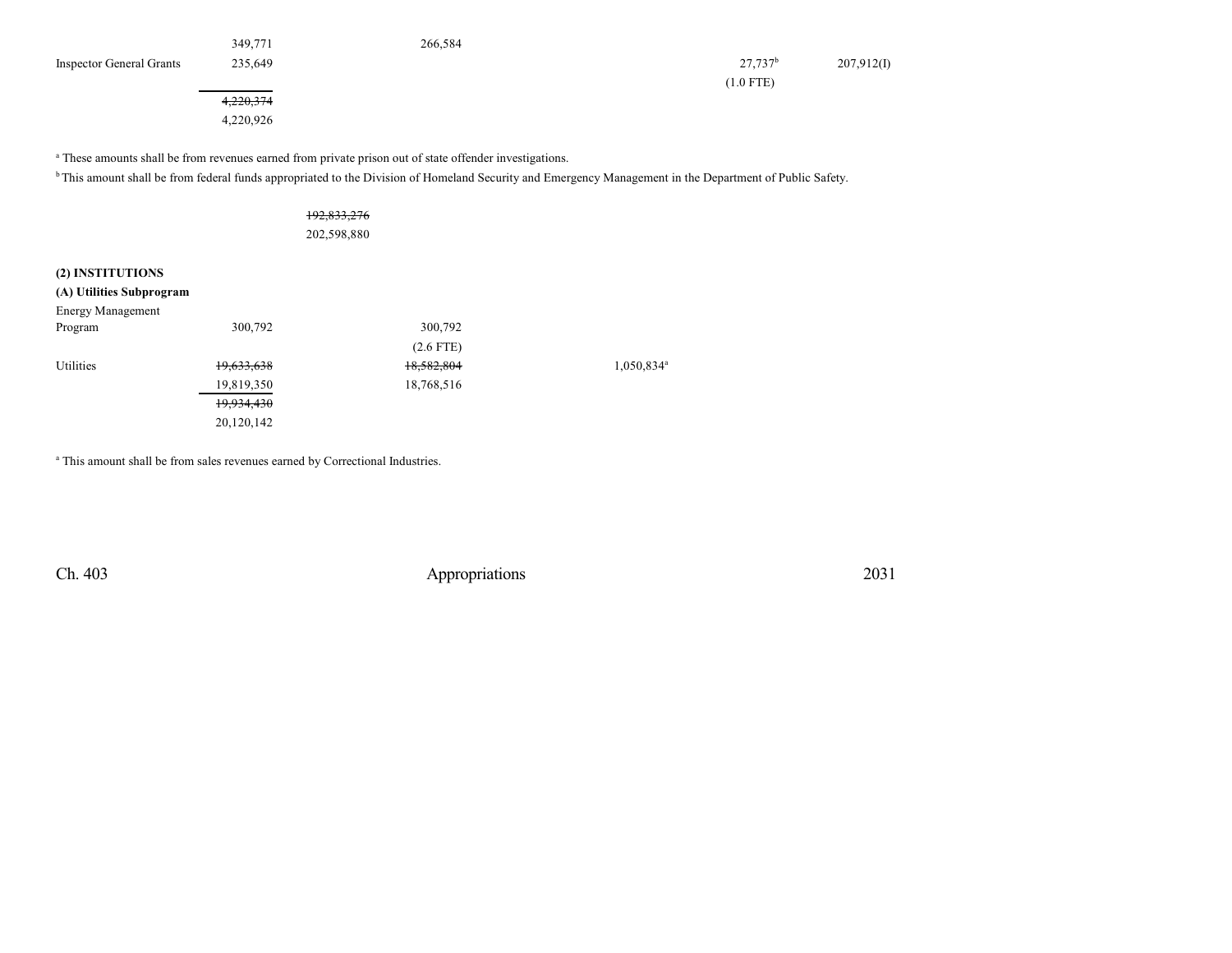| 40 Y |
|------|
|------|

# Appropriations 2032

|                                     |                            |              |              |                               |                                                |              | APPROPRIATION FROM   |                                       |                                |
|-------------------------------------|----------------------------|--------------|--------------|-------------------------------|------------------------------------------------|--------------|----------------------|---------------------------------------|--------------------------------|
|                                     | ITEM &<br><b>SUBTOTAL</b>  | <b>TOTAL</b> |              | <b>GENERAL</b><br><b>FUND</b> | <b>GENERAL</b><br><b>FUND</b><br><b>EXEMPT</b> |              | CASH<br><b>FUNDS</b> | <b>REAPPROPRIATED</b><br><b>FUNDS</b> | <b>FEDERAL</b><br><b>FUNDS</b> |
|                                     | \$                         | $\mathbb{S}$ | $\mathbb{S}$ |                               | \$                                             | $\mathbb{S}$ |                      | \$<br>$\mathbb{S}$                    |                                |
| (B) Maintenance Subprogram          |                            |              |              |                               |                                                |              |                      |                                       |                                |
| <b>Personal Services</b>            | <del>16,434,463</del>      |              |              |                               |                                                |              |                      |                                       |                                |
|                                     | 16,482,768                 |              |              |                               |                                                |              |                      |                                       |                                |
|                                     | $(273.0 \text{ FFE})$      |              |              |                               |                                                |              |                      |                                       |                                |
|                                     | $(274.0$ FTE)              |              |              |                               |                                                |              |                      |                                       |                                |
| <b>Operating Expenses</b>           | 5,192,880                  |              |              |                               |                                                |              |                      |                                       |                                |
|                                     | 4,978,432                  |              |              |                               |                                                |              |                      |                                       |                                |
| Purchase of Services                | 1,467,820                  |              |              |                               |                                                |              |                      |                                       |                                |
|                                     | 23,095,163                 |              |              | 23,095,163                    |                                                |              |                      |                                       |                                |
|                                     | 22,929,020                 |              |              | 22,929,020                    |                                                |              |                      |                                       |                                |
| (C) Housing and Security Subprogram |                            |              |              |                               |                                                |              |                      |                                       |                                |
| Personal Services                   | $154,253,101$ <sup>*</sup> |              |              | 154,250,154                   |                                                |              | 2,947 <sup>b</sup>   |                                       |                                |
|                                     | 154,703,589 <sup>a</sup>   |              |              | 154,700,642                   |                                                |              |                      |                                       |                                |
|                                     |                            |              |              | (2,910.8)                     |                                                |              |                      |                                       |                                |
|                                     |                            |              |              | FTE                           |                                                |              |                      |                                       |                                |
|                                     |                            |              |              | (2,921.1)                     |                                                |              |                      |                                       |                                |
|                                     |                            |              |              | FTE)                          |                                                |              |                      |                                       |                                |
| <b>Operating Expenses</b>           | 1,755,119                  |              |              | 1,755,119                     |                                                |              |                      |                                       |                                |
|                                     | 1,773,861                  |              |              | 1,773,861                     |                                                |              |                      |                                       |                                |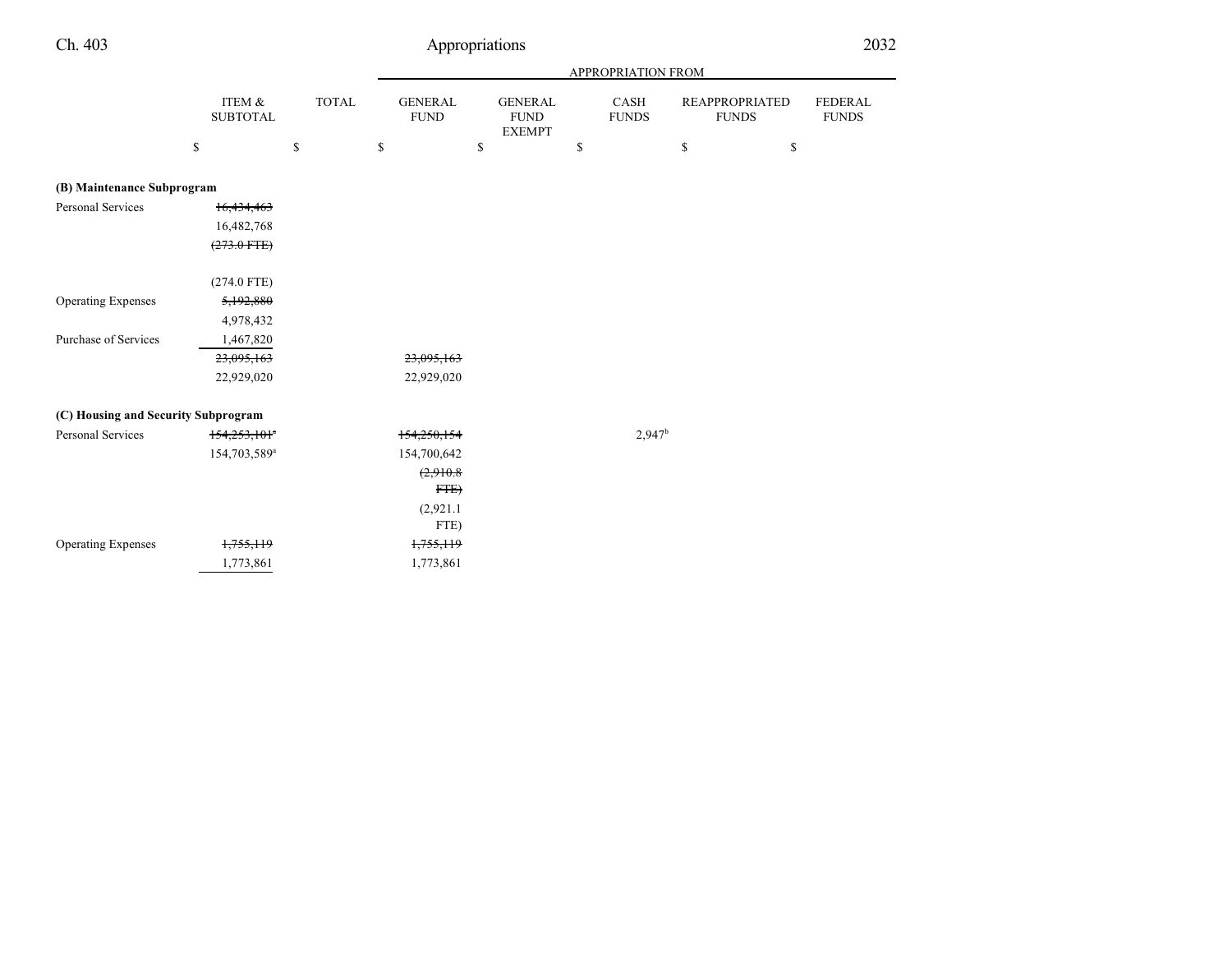#### 156,008,220

156,477,450

<sup>a</sup> In addition to the funding provided in this line item, it is the intent of the General Assembly that the Department of Corrections utilize the General Fund appropriations that total \$56,814 that are contained in Sections 17-18-105 (1) (d) and 17-18-107 (1) (b), C.R.S., for these purposes.

<sup>b</sup> This amount shall be from the Corrections Expansion Reserve Fund created in Section 17-1-116, C.R.S., from forfeiture bonds and fees, pursuant to Section 16-3-503 (2), C.R.S.

#### **(D) Food Service Subprogram**

| Personal Services         | 17,010,938 | 17,010,938    |               |
|---------------------------|------------|---------------|---------------|
|                           | 17,023,014 | 17,023,014    |               |
|                           |            | $(311.9$ FTE) |               |
|                           |            | $(312.2$ FTE) |               |
| <b>Operating Expenses</b> | 15,408,822 | 15,328,822    | $80,000(I)^a$ |
|                           | 15,594,191 | 15,514,191    |               |
| Purchase of Services      | 1,228,011  | 1,228,011     |               |
|                           | 1,264,258  | 1,264,258     |               |
|                           | 33,647,771 |               |               |
|                           | 33,881,463 |               |               |
|                           |            |               |               |

a This amount is anticipated to be received from the U.S. Department of Agriculture and is included for informational purposes only.

#### **(E) Medical Services Subprogram**

| Personal Services | 29,952,281 | 29,727,084 | $225.197^{\circ}$ |
|-------------------|------------|------------|-------------------|
|                   | 29.988.966 | 29,763,769 |                   |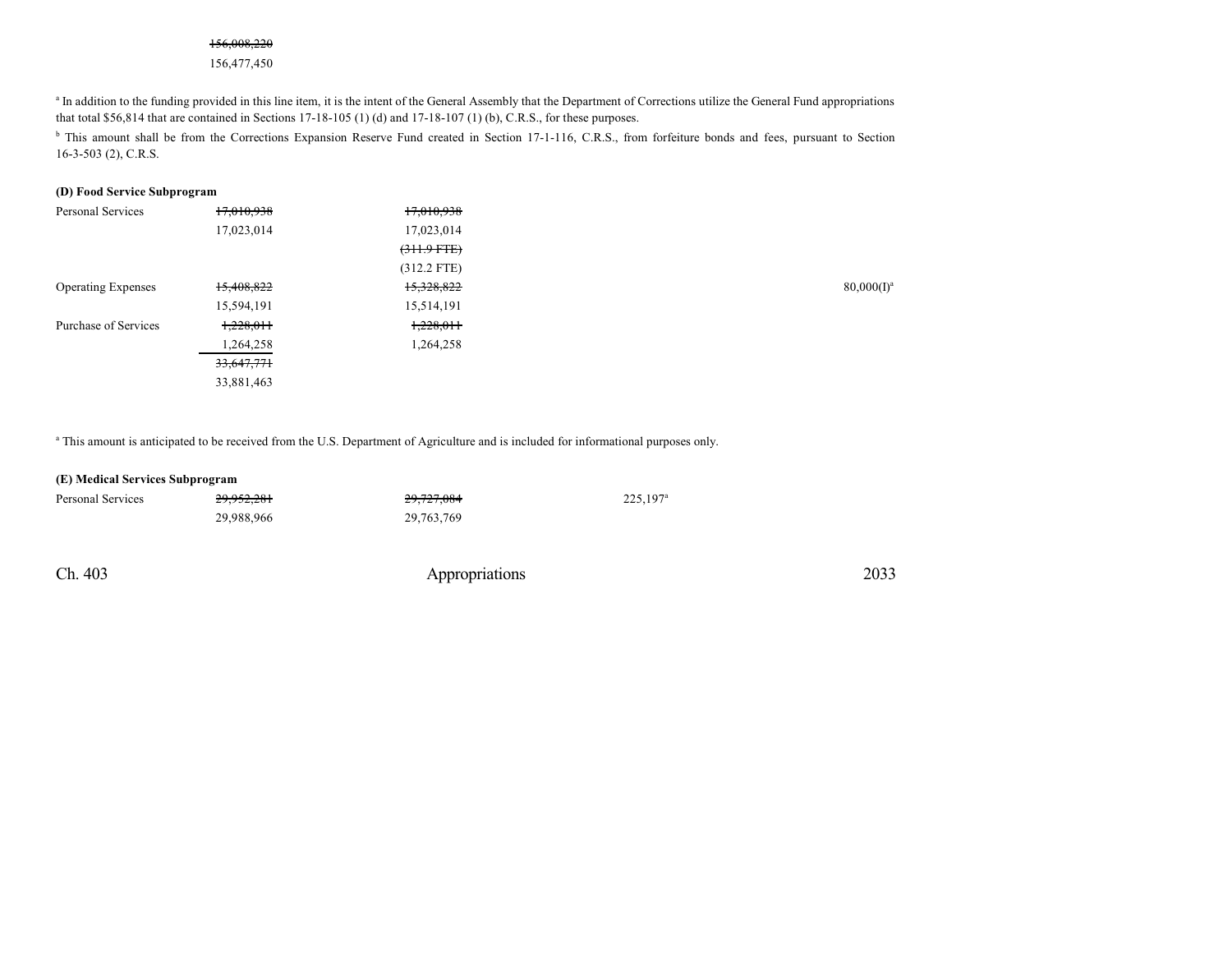# Ch. 403 Appropriations 2034

|                                 |                           |              |                               |                                                | APPROPRIATION FROM   |                                       |                                |
|---------------------------------|---------------------------|--------------|-------------------------------|------------------------------------------------|----------------------|---------------------------------------|--------------------------------|
|                                 | ITEM &<br><b>SUBTOTAL</b> | <b>TOTAL</b> | <b>GENERAL</b><br><b>FUND</b> | <b>GENERAL</b><br><b>FUND</b><br><b>EXEMPT</b> | CASH<br><b>FUNDS</b> | <b>REAPPROPRIATED</b><br><b>FUNDS</b> | <b>FEDERAL</b><br><b>FUNDS</b> |
|                                 | \$                        | \$           | \$                            | \$                                             | \$                   | \$<br>\$                              |                                |
|                                 |                           |              | $(382.5$ FTE)                 |                                                | $(3.0$ FTE)          |                                       |                                |
|                                 |                           |              | $(383.1$ FTE)                 |                                                |                      |                                       |                                |
| <b>Operating Expenses</b>       | 2,556,475                 |              | 2,556,475                     |                                                |                      |                                       |                                |
|                                 | 2,565,081                 |              | 2,565,081                     |                                                |                      |                                       |                                |
| Purchase of                     |                           |              |                               |                                                |                      |                                       |                                |
| Pharmaceuticals                 | 10,787,338                |              | 10,787,338                    |                                                |                      |                                       |                                |
|                                 | 11,507,574                |              | 11,507,574                    |                                                |                      |                                       |                                |
| Purchase of Medical             |                           |              |                               |                                                |                      |                                       |                                |
| Services from Other             |                           |              |                               |                                                |                      |                                       |                                |
| <b>Medical Facilities</b>       | 20,239,411                |              | 20,239,411                    |                                                |                      |                                       |                                |
|                                 | 22,246,973                |              | 22,246,973                    |                                                |                      |                                       |                                |
| Catastrophic                    |                           |              |                               |                                                |                      |                                       |                                |
| Medical Expenses                | 12,286,356                |              | 12,286,356                    |                                                |                      |                                       |                                |
|                                 | 16, 111, 393              |              | 16,111,393                    |                                                |                      |                                       |                                |
| <b>Service Contracts</b>        | 2,389,886                 |              | 2,389,886                     |                                                |                      |                                       |                                |
| <b>Indirect Cost Assessment</b> | 2,932                     |              |                               |                                                | $2,932^a$            |                                       |                                |
|                                 | 78,214,679                |              |                               |                                                |                      |                                       |                                |
|                                 | 84,812,805                |              |                               |                                                |                      |                                       |                                |

<sup>a</sup> These amounts shall be from inmate medical fees collected pursuant to Section 17-1-113, C.R.S.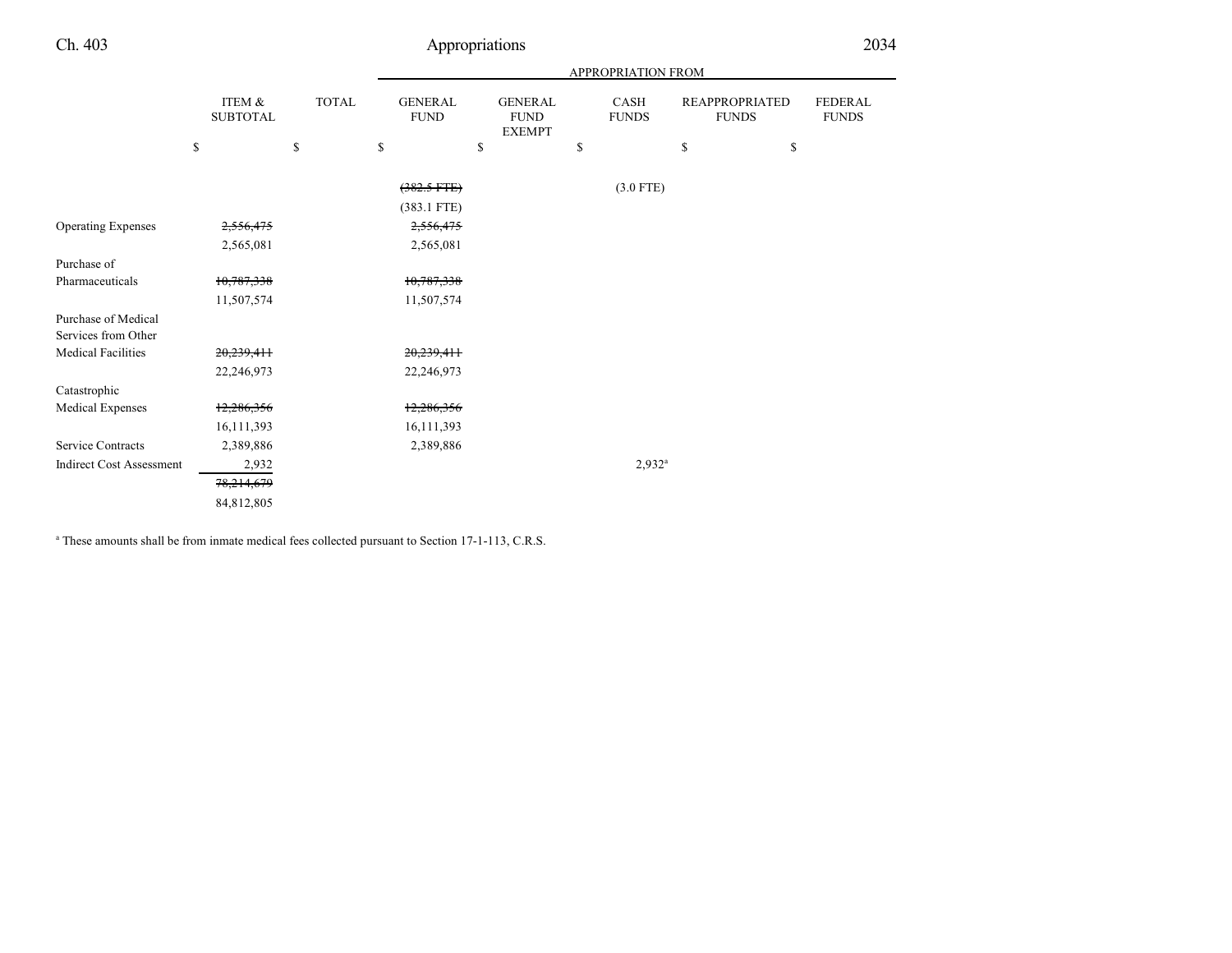#### **(F) L aundr y Subprog r a m**

| <b>Personal Services</b>  | 2,238,193    |             |
|---------------------------|--------------|-------------|
|                           | $(37.4$ FTE) |             |
| <b>Operating Expenses</b> | 2,073,282    |             |
|                           | 2,086,919    |             |
|                           | 4,311,475    | 4, 311, 475 |
|                           | 4,325,112    | 4,325,112   |

#### (G) Superintendents Subprogram

| Personal Services         | 9,867,790     |            |
|---------------------------|---------------|------------|
|                           | $(155.9$ FTE) |            |
| <b>Operating Expenses</b> | 3,244,261     |            |
|                           | 3,268,234     |            |
| Dress Out                 | 675,433       |            |
| Start-up costs            | $+10,743$     |            |
|                           | 231,213       |            |
|                           | 13,898,227    | 13,898,227 |
|                           | 14,042,670    | 14,042,670 |
|                           |               |            |

#### (H) Youthful Offender System Subprogram

| <b>Personal Services</b>  | 9,941,970     |
|---------------------------|---------------|
|                           | $(160.7$ FTE) |
| <b>Operating Expenses</b> | 604,705       |
| <b>Contract Services</b>  | 28,820        |
| Purchase of Services      | 624,589       |
|                           | 11,200,084    |

1 1,2 0 0,0 8 4

Ch. 403

Appropriations

2 0 3 5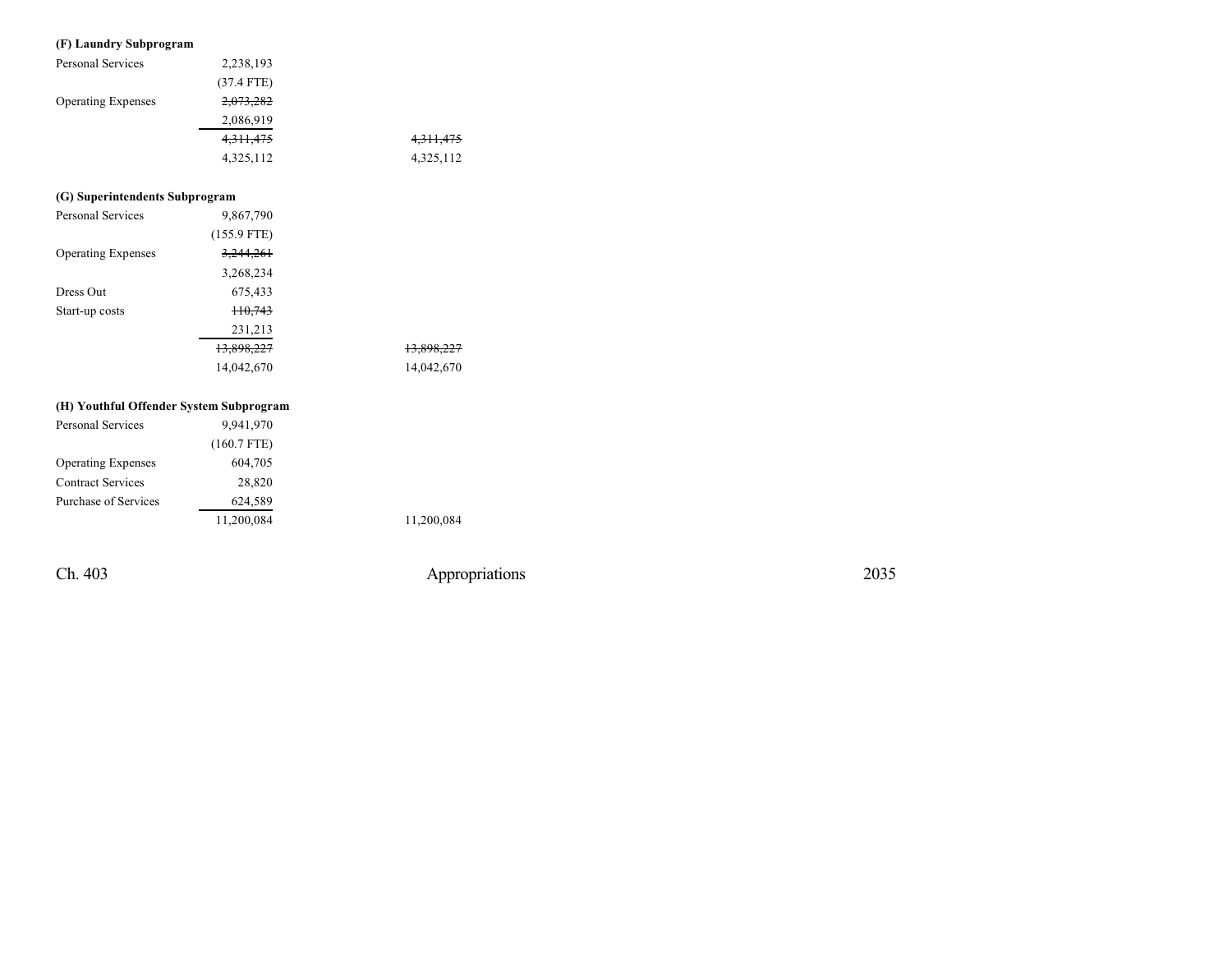|                                  |                           |                                             |                               |                                                |              | <b>APPROPRIATION FROM</b> |               |                                       |                                |
|----------------------------------|---------------------------|---------------------------------------------|-------------------------------|------------------------------------------------|--------------|---------------------------|---------------|---------------------------------------|--------------------------------|
|                                  | ITEM &<br><b>SUBTOTAL</b> | <b>TOTAL</b>                                | <b>GENERAL</b><br><b>FUND</b> | <b>GENERAL</b><br><b>FUND</b><br><b>EXEMPT</b> |              | CASH<br><b>FUNDS</b>      |               | <b>REAPPROPRIATED</b><br><b>FUNDS</b> | <b>FEDERAL</b><br><b>FUNDS</b> |
|                                  | \$                        | $\mathbb{S}% _{n}^{X\rightarrow\mathbb{R}}$ | \$                            | \$                                             | $\mathbb{S}$ |                           | $\mathsf{\$}$ | $\mathbb{S}$                          |                                |
| (I) Case Management Subprogram   |                           |                                             |                               |                                                |              |                           |               |                                       |                                |
| <b>Personal Services</b>         | 14,801,090                |                                             |                               |                                                |              |                           |               |                                       |                                |
|                                  | 14,871,926                |                                             |                               |                                                |              |                           |               |                                       |                                |
|                                  | $(211.8$ FTE)             |                                             |                               |                                                |              |                           |               |                                       |                                |
|                                  | $(213.2$ FTE)             |                                             |                               |                                                |              |                           |               |                                       |                                |
| <b>Operating Expenses</b>        | 154,724                   |                                             |                               |                                                |              |                           |               |                                       |                                |
|                                  | 155,517                   |                                             |                               |                                                |              |                           |               |                                       |                                |
|                                  | 14,955,814                |                                             | 14,955,814                    |                                                |              |                           |               |                                       |                                |
|                                  | 15,027,443                |                                             | 15,027,443                    |                                                |              |                           |               |                                       |                                |
| (J) Mental Health Subprogram     |                           |                                             |                               |                                                |              |                           |               |                                       |                                |
| <b>Personal Services</b>         | 10,202,289                |                                             | 10,202,289                    |                                                |              |                           |               |                                       |                                |
|                                  | 10,215,125                |                                             | 10,215,125                    |                                                |              |                           |               |                                       |                                |
|                                  |                           |                                             | $(126.2$ FTE $)$              |                                                |              |                           |               |                                       |                                |
|                                  |                           |                                             | $(126.5$ FTE)                 |                                                |              |                           |               |                                       |                                |
| <b>Operating Expenses</b>        | 257,853                   |                                             | 257,853                       |                                                |              |                           |               |                                       |                                |
|                                  | 258,344                   |                                             | 258,344                       |                                                |              |                           |               |                                       |                                |
| <b>Medical Contract Services</b> | 3,883,548                 |                                             | 3,883,548                     |                                                |              |                           |               |                                       |                                |
| Mental Health Grants             | 64,799                    |                                             |                               |                                                |              |                           |               | 64,799 <sup>a</sup>                   |                                |
|                                  | 14,408,489                |                                             |                               |                                                |              |                           |               |                                       |                                |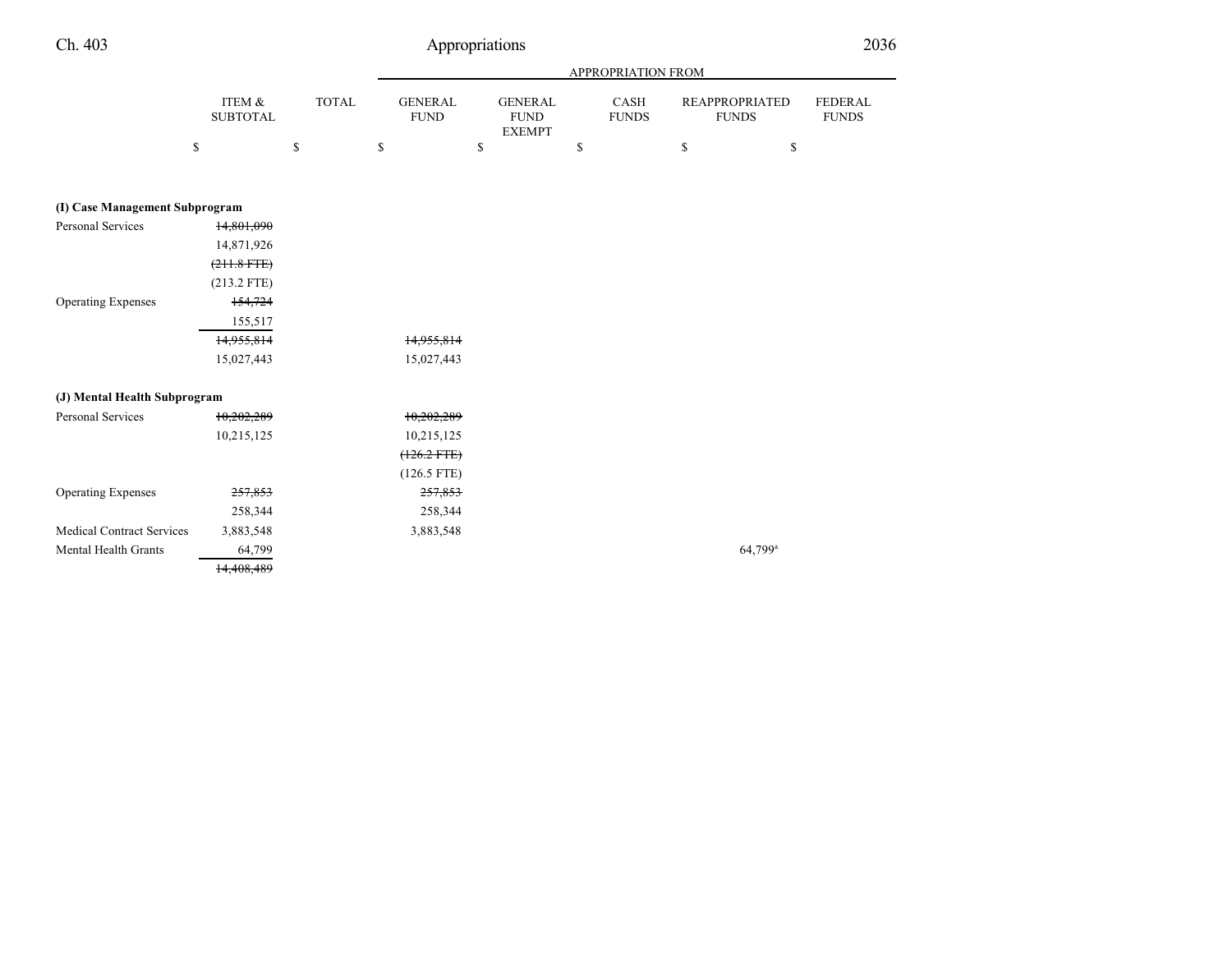## 14,421,816

a This amount shall be from federal funds appropriated to the Division of Criminal Justice in the Department of Public Safety.

| (K) Inmate Pay                     |              |             |              |            |
|------------------------------------|--------------|-------------|--------------|------------|
| Subprogram                         | 1,449,154    |             | 1,449,154    |            |
|                                    | 1,468,495    |             | 1,468,495    |            |
| (L) Legal Access Subprogram        |              |             |              |            |
| <b>Personal Services</b>           | 1,321,783    |             |              |            |
|                                    | $(21.5$ FTE) |             |              |            |
| <b>Operating Expenses</b>          | 299,602      |             |              |            |
| <b>Contract Services</b>           | 70,905       |             |              |            |
|                                    | 1,692,290    |             | 1,692,290    |            |
|                                    |              |             |              |            |
|                                    |              | 372,815,796 |              |            |
|                                    |              | 380,398,790 |              |            |
|                                    |              |             |              |            |
| (3) SUPPORT SERVICES               |              |             |              |            |
| (A) Business Operations Subprogram |              |             |              |            |
| Personal Services                  | 5,919,769    |             | 5,416,012    | $36,835^a$ |
|                                    |              |             | $(90.0$ FTE) |            |
| <b>Operating Expenses</b>          | 234,201      |             | 234,201      |            |
|                                    | 6,153,970    |             |              |            |
|                                    |              |             |              |            |

<sup>a</sup> This amount shall be from restitution collected pursuant to Section 16-18.5-109 (3), C.R.S.

Ch. 403 Appropriations 2037

466,922 b  $(10.0 \text{ FTE})$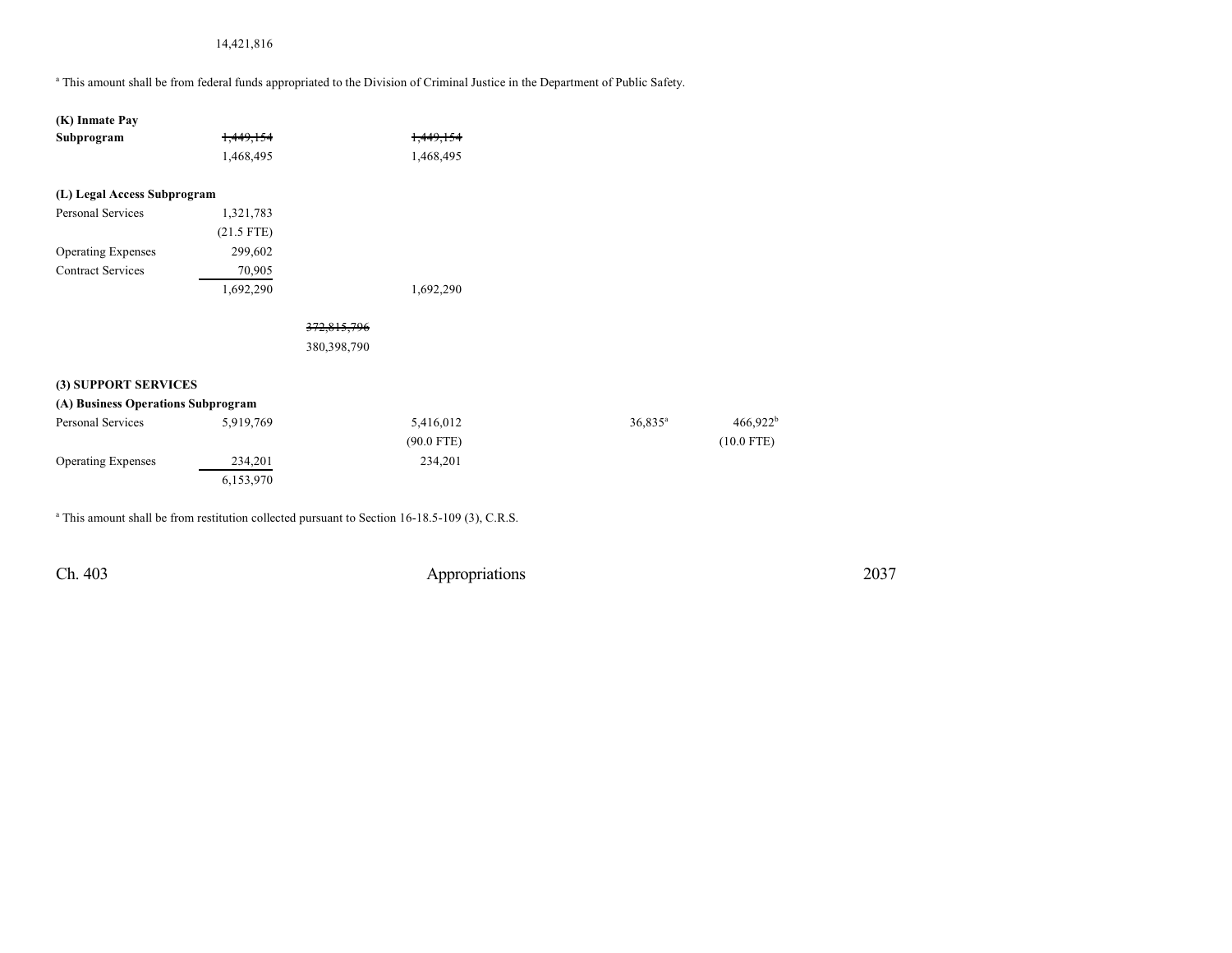|                           |                                                                   | APPROPRIATION FROM            |    |                                                |    |                      |              |                      |                                                                                                                                                                                                      |
|---------------------------|-------------------------------------------------------------------|-------------------------------|----|------------------------------------------------|----|----------------------|--------------|----------------------|------------------------------------------------------------------------------------------------------------------------------------------------------------------------------------------------------|
| ITEM &<br><b>SUBTOTAL</b> | <b>TOTAL</b>                                                      | <b>GENERAL</b><br><b>FUND</b> |    | <b>GENERAL</b><br><b>FUND</b><br><b>EXEMPT</b> |    | CASH<br><b>FUNDS</b> |              |                      | <b>FEDERAL</b><br><b>FUNDS</b>                                                                                                                                                                       |
|                           | \$                                                                | \$                            | \$ |                                                | \$ |                      | $\mathbb{S}$ | \$                   |                                                                                                                                                                                                      |
|                           |                                                                   |                               |    |                                                |    |                      |              |                      |                                                                                                                                                                                                      |
|                           |                                                                   |                               |    |                                                |    |                      |              |                      |                                                                                                                                                                                                      |
| 1,193,823                 |                                                                   |                               |    |                                                |    |                      |              |                      |                                                                                                                                                                                                      |
| $(18.8$ FTE)              |                                                                   |                               |    |                                                |    |                      |              |                      |                                                                                                                                                                                                      |
| 86,931                    |                                                                   |                               |    |                                                |    |                      |              |                      |                                                                                                                                                                                                      |
| 1,280,754                 |                                                                   | 1,280,754                     |    |                                                |    |                      |              |                      |                                                                                                                                                                                                      |
|                           |                                                                   |                               |    |                                                |    |                      |              |                      |                                                                                                                                                                                                      |
| 2,956,777                 |                                                                   |                               |    |                                                |    |                      |              |                      |                                                                                                                                                                                                      |
| $(44.3$ FTE)              |                                                                   |                               |    |                                                |    |                      |              |                      |                                                                                                                                                                                                      |
| 62,044                    |                                                                   |                               |    |                                                |    |                      |              |                      |                                                                                                                                                                                                      |
| 3,018,821                 |                                                                   | 3,018,821                     |    |                                                |    |                      |              |                      |                                                                                                                                                                                                      |
|                           |                                                                   |                               |    |                                                |    |                      |              |                      |                                                                                                                                                                                                      |
| 1,547,100                 |                                                                   | 1,547,100                     |    |                                                |    |                      |              |                      |                                                                                                                                                                                                      |
| 1,557,038                 |                                                                   | 1,557,038                     |    |                                                |    |                      |              |                      |                                                                                                                                                                                                      |
| 4,015,587                 |                                                                   | 3,894,388                     |    |                                                |    |                      |              |                      |                                                                                                                                                                                                      |
| 200,000                   |                                                                   | 200,000                       |    |                                                |    |                      |              |                      |                                                                                                                                                                                                      |
| 224,477                   |                                                                   | 224,477                       |    |                                                |    |                      |              |                      |                                                                                                                                                                                                      |
|                           | (C) Offender Services Subprogram<br>(D) Communications Subprogram |                               |    |                                                |    |                      |              | 121,199 <sup>a</sup> | <b>REAPPROPRIATED</b><br><b>FUNDS</b><br><sup>b</sup> Of this amount, \$360,959 shall be for department-wide indirect cost recoveries and \$105,963 shall be for statewide indirect cost recoveries. |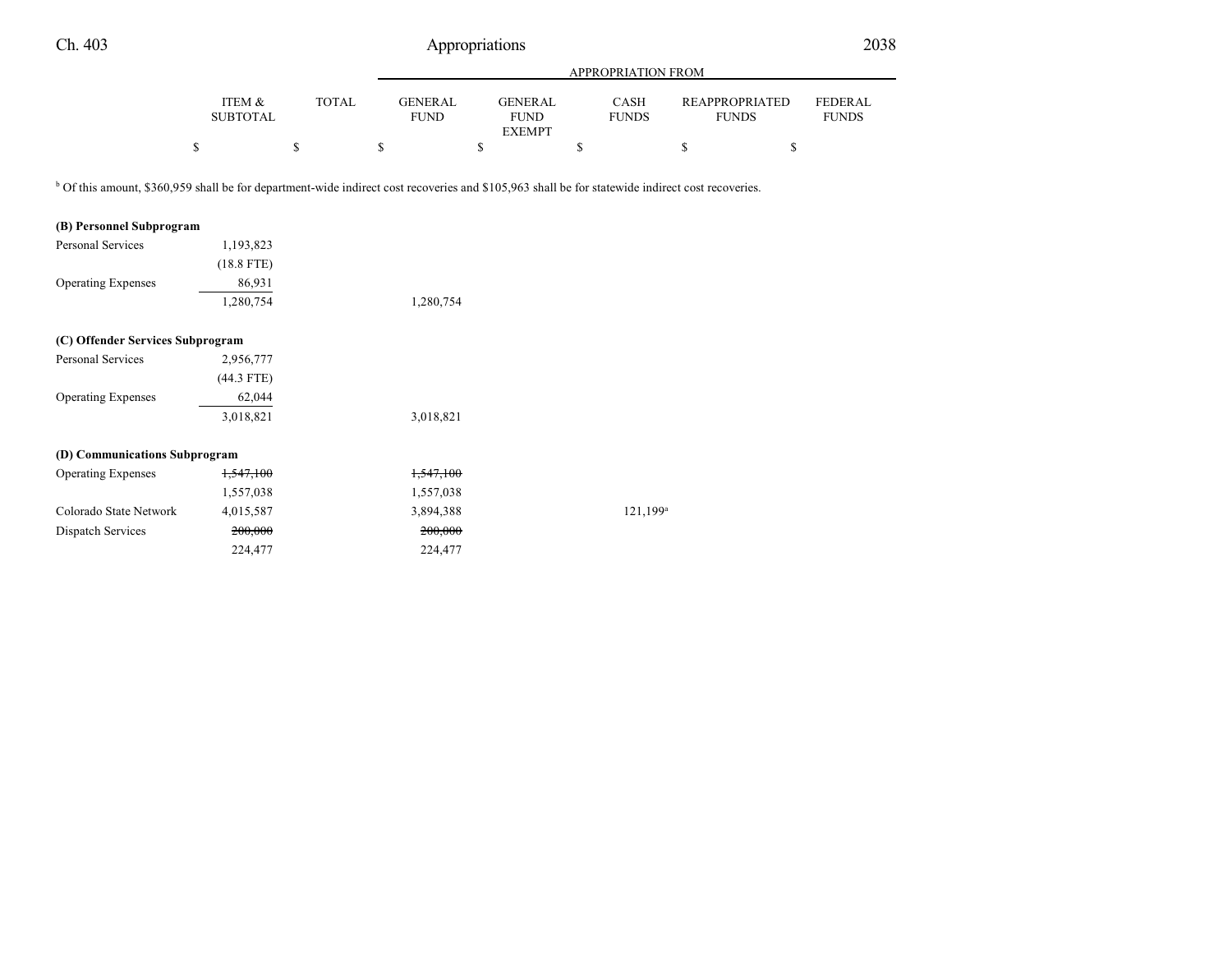Communication

| Services Payments | 2,016,459 | 2,016,459 |
|-------------------|-----------|-----------|
|                   | 7,779,146 |           |
|                   | 7.813.561 |           |

<sup>a</sup> This amount shall be from sales revenues earned by Correctional Industries.

### **(E) Transportation Subprogram**

| Personal Services         | 1,912,572 | 1,912,572    |                        |
|---------------------------|-----------|--------------|------------------------|
|                           |           | $(35.9$ FTE) |                        |
| <b>Operating Expenses</b> | 284.794   | 284,794      |                        |
| Vehicle Lease Payments    | 3,098,328 | 2,688,301    | $410,027$ <sup>a</sup> |
|                           | 2,884,060 | 2,568,569    | $315,491^a$            |
|                           | 5,295,694 |              |                        |
|                           | 5,081,426 |              |                        |

<sup>a</sup> Of this amount, \$391,258 \$296,722 shall be from sales revenues earned by Correctional Industries, and \$18,769 shall be from sales revenues earned by the Canteen Operation.

## **(F) Training Subprogram**

| Personal Services         | 1,855,682          |           |
|---------------------------|--------------------|-----------|
|                           | $(25.0$ FTE)       |           |
| <b>Operating Expenses</b> | <del>276,376</del> |           |
|                           | 277,762            |           |
|                           | 2,132,058          | 2,132,058 |
|                           | 2,133,444          | 2,133,444 |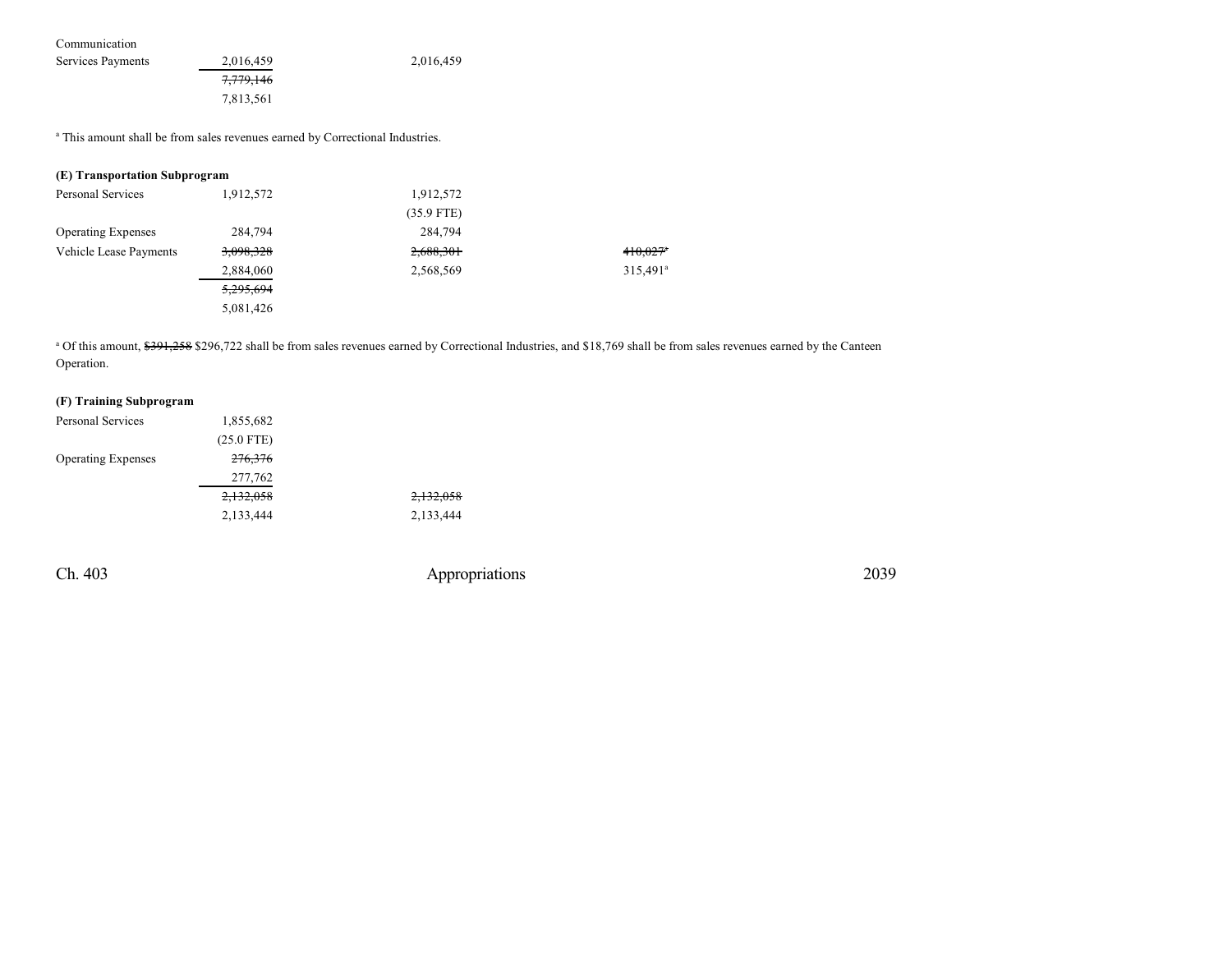|                                    |                           |              |                               |                                                | APPROPRIATION FROM   |                                       |                                |
|------------------------------------|---------------------------|--------------|-------------------------------|------------------------------------------------|----------------------|---------------------------------------|--------------------------------|
|                                    | ITEM &<br><b>SUBTOTAL</b> | <b>TOTAL</b> | <b>GENERAL</b><br><b>FUND</b> | <b>GENERAL</b><br><b>FUND</b><br><b>EXEMPT</b> | CASH<br><b>FUNDS</b> | <b>REAPPROPRIATED</b><br><b>FUNDS</b> | <b>FEDERAL</b><br><b>FUNDS</b> |
|                                    | \$                        | \$           | \$                            | \$                                             | \$                   | \$<br>\$                              |                                |
|                                    |                           |              |                               |                                                |                      |                                       |                                |
|                                    |                           |              |                               |                                                |                      |                                       |                                |
| (G) Information Systems Subprogram |                           |              |                               |                                                |                      |                                       |                                |
| <b>Operating Expenses</b>          | 1,614,582                 |              | 1,614,582                     |                                                |                      |                                       |                                |
|                                    | 1,618,999                 |              | 1,618,999                     |                                                |                      |                                       |                                |
| Purchase of Services               |                           |              |                               |                                                |                      |                                       |                                |
| from Computer Center               | 8,047,004                 |              | 8,047,004                     |                                                |                      |                                       |                                |
| Management and                     |                           |              |                               |                                                |                      |                                       |                                |
| Administration of OIT              | 288,515                   |              | 288,515                       |                                                |                      |                                       |                                |
| <b>COFRS</b> Modernization         | 544,510                   |              | 480,395                       |                                                | $30,736^a$           | $33,379^b$                            |                                |
| Information                        |                           |              |                               |                                                |                      |                                       |                                |
| <b>Technology Security</b>         | 148,946                   |              | 147,748                       |                                                | $1,198^a$            |                                       |                                |
|                                    | 10,643,557                |              |                               |                                                |                      |                                       |                                |
|                                    | 10,647,974                |              |                               |                                                |                      |                                       |                                |

<sup>a</sup> These amounts shall be from Correctional Industries sales to non-state entities and from sales revenues earned by the Canteen Operation.

<sup>b</sup> This amount shall be from Correctional Industries sales to other state agencies.

## **(H) Facility Services Subprogram**

| Personal Services         | 909,126     |
|---------------------------|-------------|
|                           | $(9.8$ FTE) |
| <b>Operating Expenses</b> | 83,096      |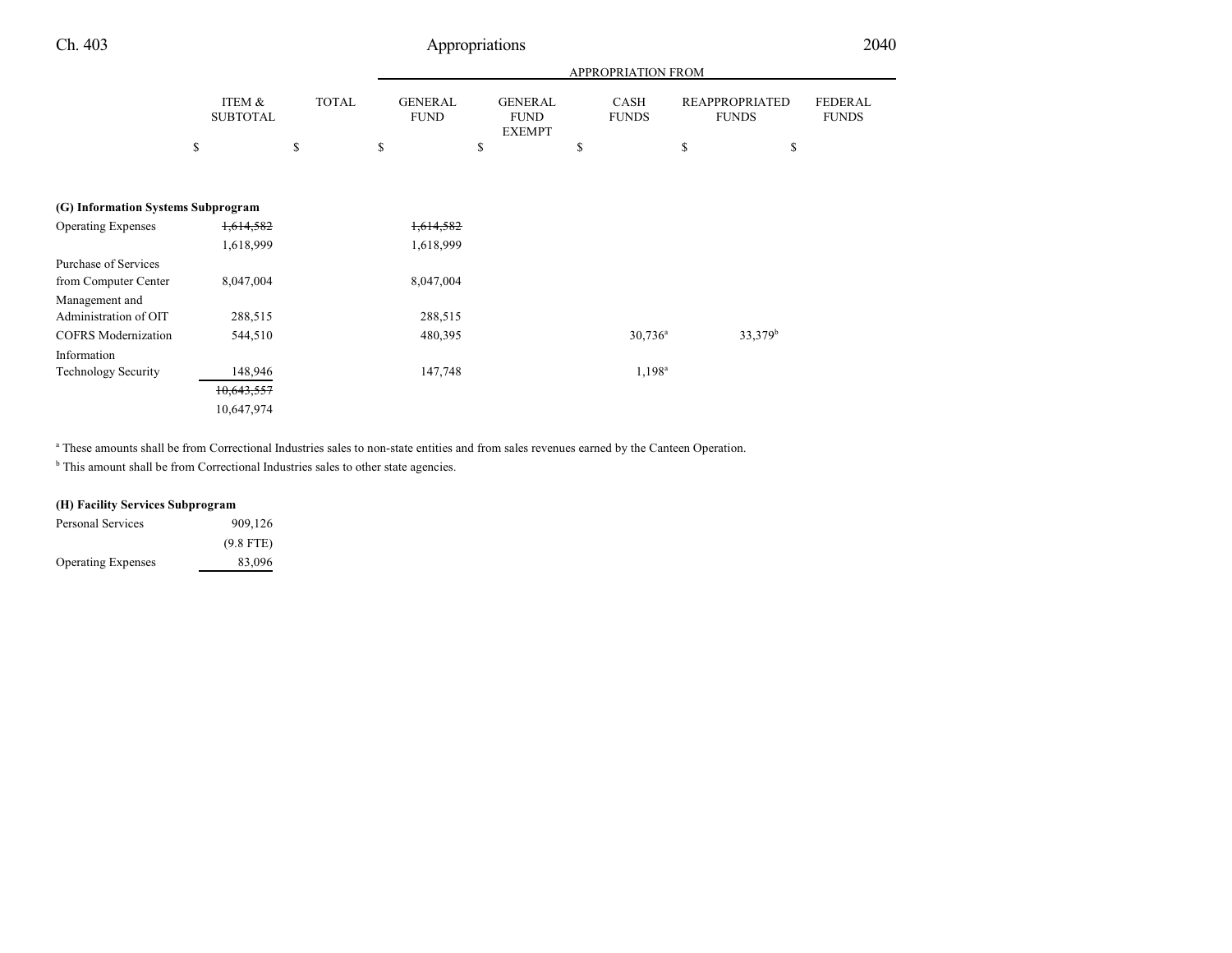992,222 992,222

37,296,222 37,122,172

| (4) INMATEPROGRAMS              |              |               |                          |                       |           |
|---------------------------------|--------------|---------------|--------------------------|-----------------------|-----------|
| (A) Labor Subprogram            |              |               |                          |                       |           |
| Personal Services               | 5,286,167    |               |                          |                       |           |
|                                 | $(88.7$ FTE) |               |                          |                       |           |
| <b>Operating Expenses</b>       | 83,628       |               |                          |                       |           |
|                                 | 85,488       |               |                          |                       |           |
|                                 | 5,369,795    | 5,369,795     |                          |                       |           |
|                                 | 5,371,655    | 5,371,655     |                          |                       |           |
| (B) Education Subprogram        |              |               |                          |                       |           |
| <b>Personal Services</b>        | 11,172,192   | 10,257,931    | $914,261$ <sup>a</sup>   |                       |           |
|                                 | 11,231,810   | 10,317,549    |                          |                       |           |
|                                 |              | $(182.9 FTE)$ |                          |                       |           |
|                                 |              | $(184.0$ FTE) |                          |                       |           |
| <b>Operating Expenses</b>       | 2,630,526    | 193,900       | $1,825,611$ <sup>a</sup> | $611,015^b$           |           |
|                                 | 2,635,960    |               | 1,831,045 <sup>a</sup>   |                       |           |
| <b>Contract Services</b>        | 73,276       | 73,276        |                          |                       |           |
| <b>Education Grants</b>         | 113,894      |               | $10,000$ <sup>c</sup>    | $76,244$ <sup>d</sup> | 27,650(I) |
|                                 |              |               |                          | $(2.0$ FTE)           |           |
| <b>Indirect Cost Assessment</b> | 115          |               |                          |                       | 115(I)    |
|                                 | 13,990,003   |               |                          |                       |           |
|                                 |              |               |                          |                       |           |
|                                 |              |               |                          |                       |           |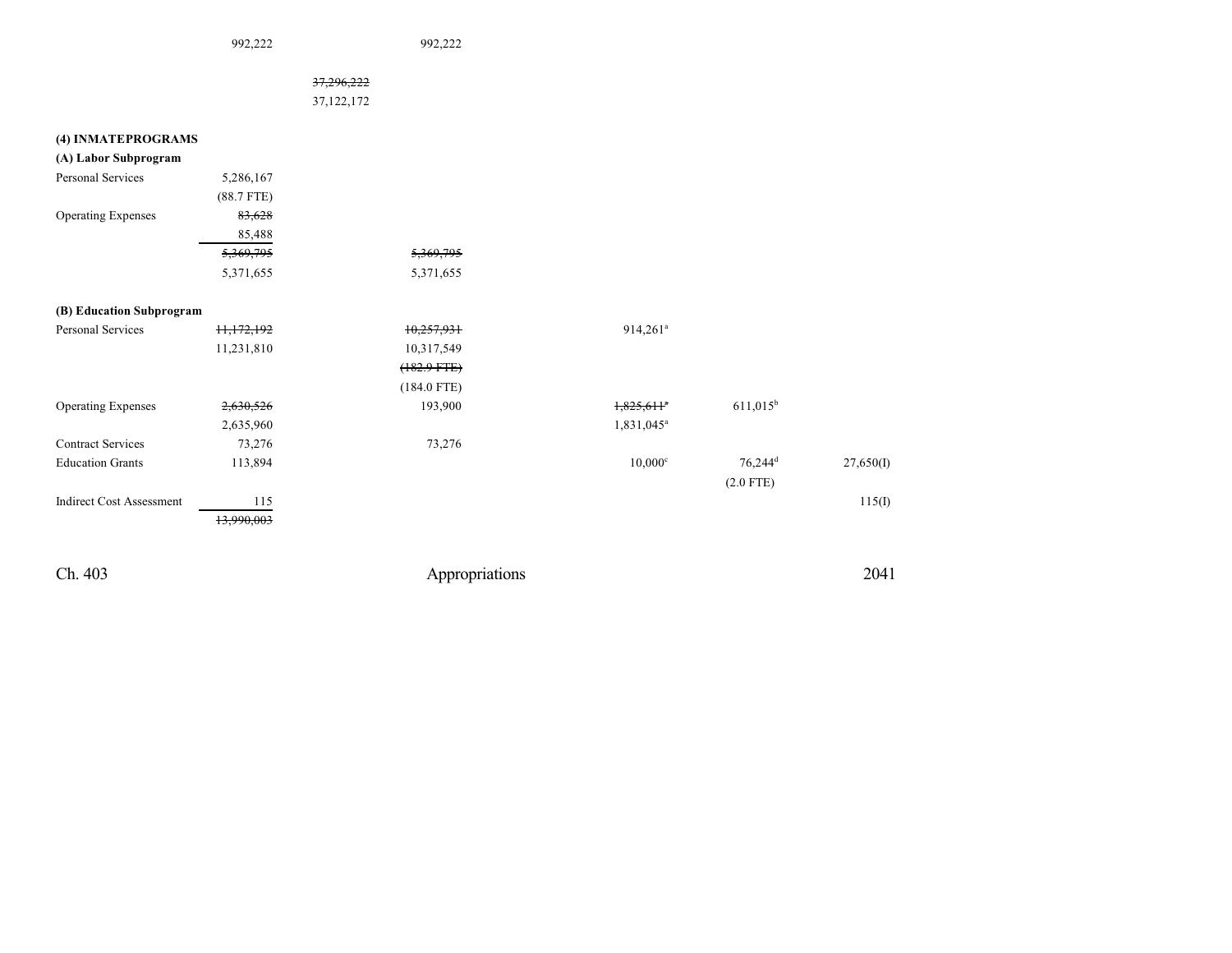|   |                           |       | APPROPRIATION FROM       |  |                        |  |                             |                                       |                                |
|---|---------------------------|-------|--------------------------|--|------------------------|--|-----------------------------|---------------------------------------|--------------------------------|
|   | ITEM &<br><b>SUBTOTAL</b> | TOTAL | GENER AL.<br><b>FUND</b> |  | GENERAL<br><b>FUND</b> |  | <b>CASH</b><br><b>FUNDS</b> | <b>REAPPROPRIATED</b><br><b>FUNDS</b> | <b>FEDERAL</b><br><b>FUNDS</b> |
|   |                           |       |                          |  | <b>EXEMPT</b>          |  |                             |                                       |                                |
| Φ |                           |       |                          |  |                        |  |                             |                                       |                                |

14,055,055

<sup>a</sup> Of these amounts, \$1,421,994 shall be from sales revenues earned by vocational programs, and \$1,317,878 \$1,323,312 shall be from sales revenues earned by the Canteen Operation.

<sup>b</sup> This amount shall be from sales revenues earned by vocational programs for products and services sold to other government agencies.

c This amount shall be from gifts, grants, and donations.

<sup>d</sup> Of this amount, \$42,410 shall be from special education funds, \$25,470 shall be from Title I - No Child Left Behind funds received from the Colorado Department of Education, and \$8,364 shall be from an HIV Prevention Program of the Colorado Department of Public Health and Environment.

#### **(C) Recreation Subprogram**

| <b>Personal Services</b>  | 6,394,753 | 6,394,753     |                       |
|---------------------------|-----------|---------------|-----------------------|
|                           |           | $(116.7$ FTE) |                       |
| <b>Operating Expenses</b> | 67,697    |               | $67,697$ <sup>a</sup> |
|                           | 69,106    |               | $69,106^{\rm a}$      |
|                           | 6,462,450 |               |                       |
|                           | 6,463,859 |               |                       |

<sup>a</sup> This amount shall be from sales revenues earned by the Canteen Operation.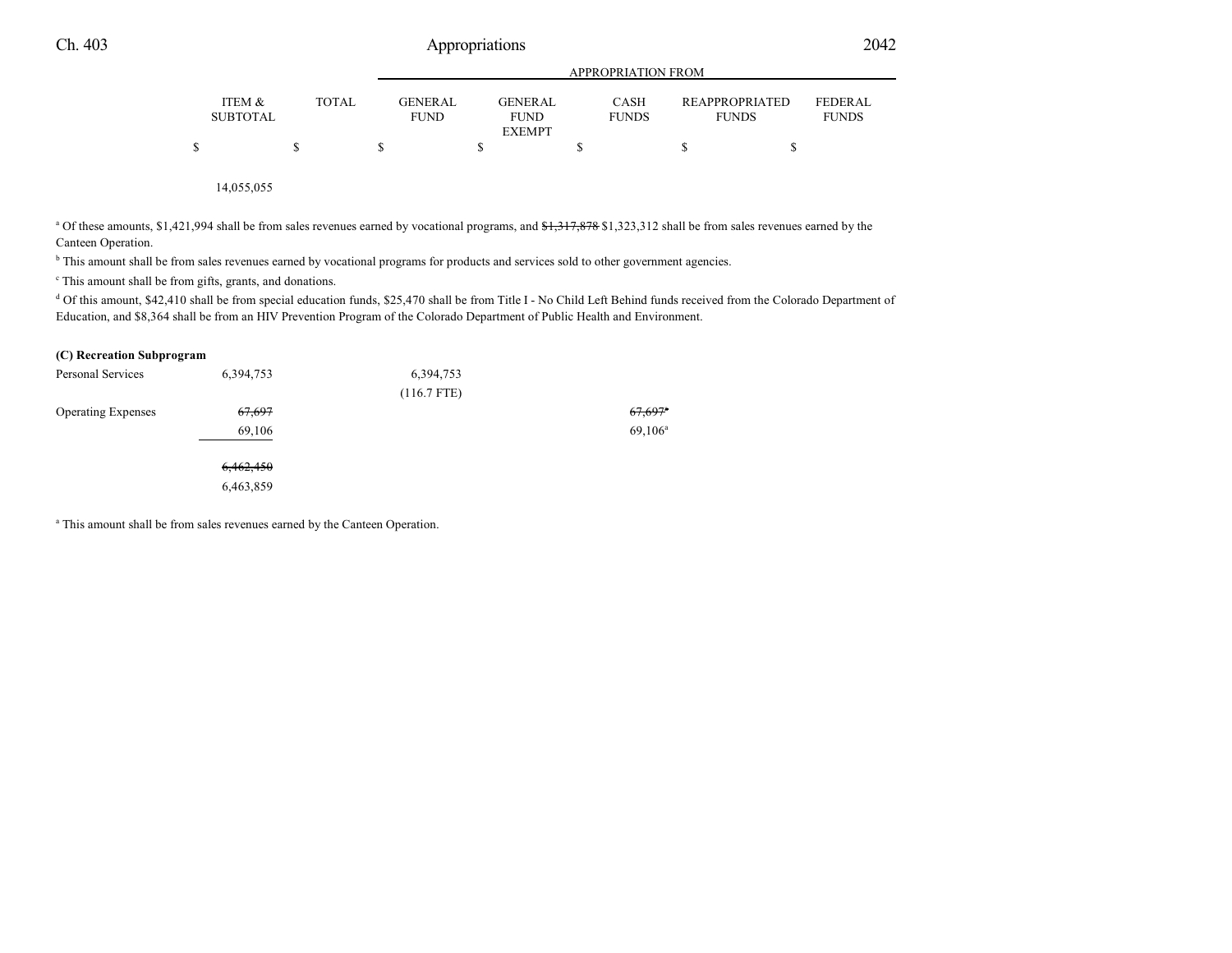| (D) Drug and Alcohol Treatment Subprogram |           |              |                      |
|-------------------------------------------|-----------|--------------|----------------------|
| <b>Personal Services</b>                  | 4,986,150 | 4,986,150    |                      |
|                                           |           | $(85.4$ FTE) |                      |
| <b>Operating Expenses</b>                 | 110,932   | 110,932      |                      |
| Services for Substance                    |           |              |                      |
| Abuse and Co-occurring                    |           |              |                      |
| Disorders                                 | 995,127   |              | 995,127 <sup>a</sup> |
| <b>Contract Services</b>                  | 2,287,607 | 2,037,607    | $250,000^a$          |
| <b>Treatment Grants</b>                   | 126,682   |              | $126,682^b$          |
|                                           | 8,506,498 |              |                      |

a These amounts shall be transferred from the Judicial Department, Probation and Related Services, from the Offender Treatment and Services line item appropriation. These amounts originate as General Fund that is appropriated to the Correctional Treatment Cash Fund pursuant to Sections 18-19-103 (3.5) (b) and (4) (a), C.R.S. <sup>b</sup> This amount shall be from grant funds appropriated to the Division of Criminal Justice in the Department of Public Safety.

| (E) Sex Offender Treatment Subprogram |           |                |                     |           |
|---------------------------------------|-----------|----------------|---------------------|-----------|
| Personal Services                     | 2,899,553 | 2,871,174      | 28,379 <sup>a</sup> |           |
|                                       | 3,528,612 | 3,500,233      |                     |           |
|                                       |           | $(41.8$ FTE)   | $(1.0$ FTE)         |           |
|                                       |           | $(50.8$ FTE)   |                     |           |
| <b>Operating Expenses</b>             | 85,776    | 85,276         | $500^{\circ}$       |           |
|                                       | 91,193    | 90.693         |                     |           |
| Polygraph Testing                     | 99,569    | 99,569         |                     |           |
|                                       | 242,500   | 242,500        |                     |           |
| Sex Offender                          |           |                |                     |           |
| <b>Treatment Grants</b>               | 65,597    |                |                     | 65,597(I) |
| Ch. 403                               |           | Appropriations |                     | 2043      |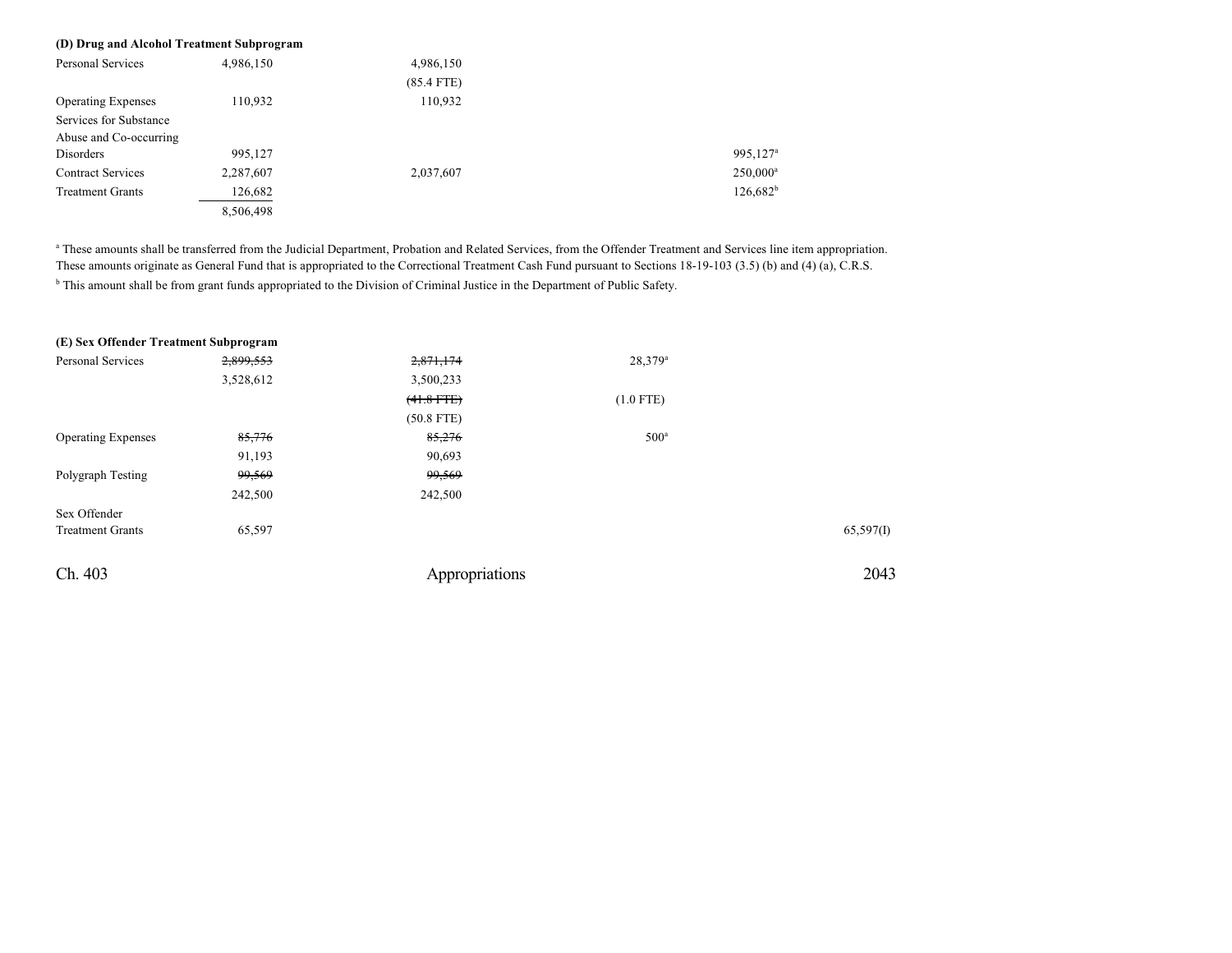| Ch. 403        |                                  |              | Appropriations                |                                                |                             |                                       | 2044                    |
|----------------|----------------------------------|--------------|-------------------------------|------------------------------------------------|-----------------------------|---------------------------------------|-------------------------|
|                |                                  |              |                               |                                                | APPROPRIATION FROM          |                                       |                         |
|                | ITEM &<br><b>SUBTOTAL</b>        | <b>TOTAL</b> | <b>GENERAL</b><br><b>FUND</b> | <b>GENERAL</b><br><b>FUND</b><br><b>EXEMPT</b> | <b>CASH</b><br><b>FUNDS</b> | <b>REAPPROPRIATED</b><br><b>FUNDS</b> | FEDERAL<br><b>FUNDS</b> |
|                | \$<br>\$                         |              | \$                            | \$                                             | \$                          | \$<br>\$                              |                         |
| Start-up Costs | 12,856                           |              | 12,856                        |                                                |                             |                                       |                         |
|                | 77,570<br>3,163,351<br>4,005,472 |              | 77,570                        |                                                |                             |                                       |                         |

a These amounts shall be from the Sex Offender Surcharge Fund created in Section 18-21-103 (3), C.R.S.

## **(F) Volunteers Subprogram**

| Personal Services         | 555,345     |                      |
|---------------------------|-------------|----------------------|
|                           | $(8.0$ FTE) |                      |
| <b>Operating Expenses</b> | 17.912      |                      |
|                           | 573,257     | 573,257 <sup>a</sup> |

<sup>a</sup> This amount shall be from sales revenues earned by the Canteen Operation.

38,065,354 38,975,796

## **(5) COMMUNITY SERVICES**

**(A) Parole Subprogram**

Personal Services 10,385,066 10,385,066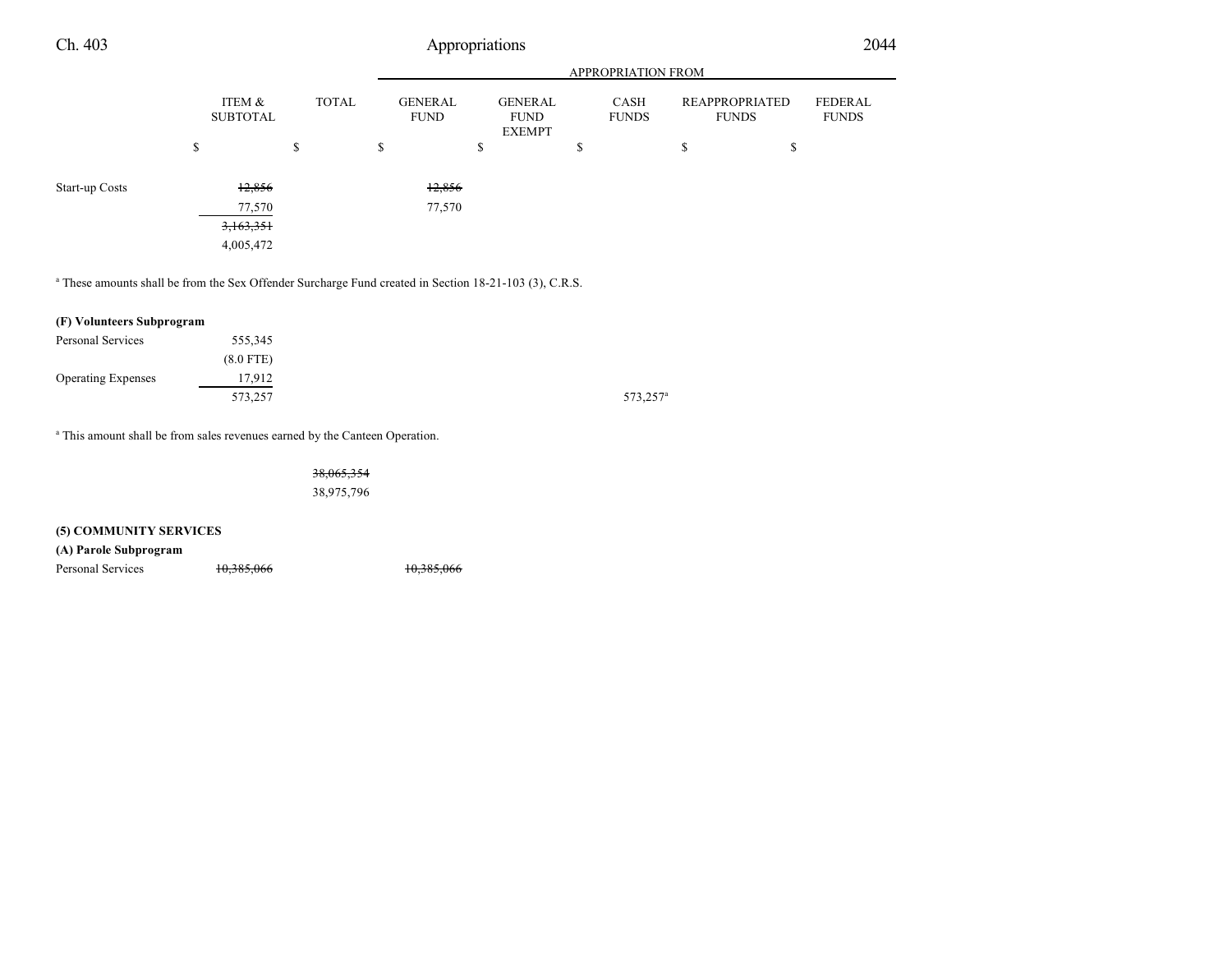|                           | 10,766,889 | 10,766,889<br>$(167.6$ FTE) |               |
|---------------------------|------------|-----------------------------|---------------|
| <b>Operating Expenses</b> | 1,123,795  | $(174.3$ FTE)<br>1,123,795  |               |
|                           | 1,174,353  | 1,174,353                   |               |
| Administrative Law        |            |                             |               |
| Judge Services            | 2,782      | 2,782                       |               |
| <b>Contract Services</b>  | 3,564,892  | 1,782,792                   | $1,782,100^a$ |
| Wrap-Around               |            |                             |               |
| Services Program          | 1,207,225  | 1,207,225                   |               |
| Start-up Costs            | 19,911     | 19,911                      |               |
|                           | 350,621    | 350,621                     |               |
|                           | 16,303,671 |                             |               |
|                           | 17,066,762 |                             |               |

<sup>a</sup> This amount shall be transferred from the Judicial Department, Probation and Related Services, from the Offender Treatment and Services line item appropriation. This amount includes \$1,757,100 that originates as General Fund that is appropriated to the Correctional Treatment Cash Fund pursuant to Sections 18-19-103 (3.5) (b) and (4) (a), C.R.S., and \$25,000 that originates as General Fund that is appropriated for the provision of day reporting services.

| (B) Parole Intensive Supervision Subprogram |              |
|---------------------------------------------|--------------|
| <b>Personal Services</b>                    | 4,876,340    |
|                                             | $(85.6$ FTE) |
| <b>Operating Expenses</b>                   | 485,197      |
| <b>Contract Services</b>                    | 1,624,538    |
| Non-residential Services                    | 1,215,818    |
| Home Detention                              | 69,383       |
| <b>Start-up Costs</b>                       | 10,814       |
|                                             |              |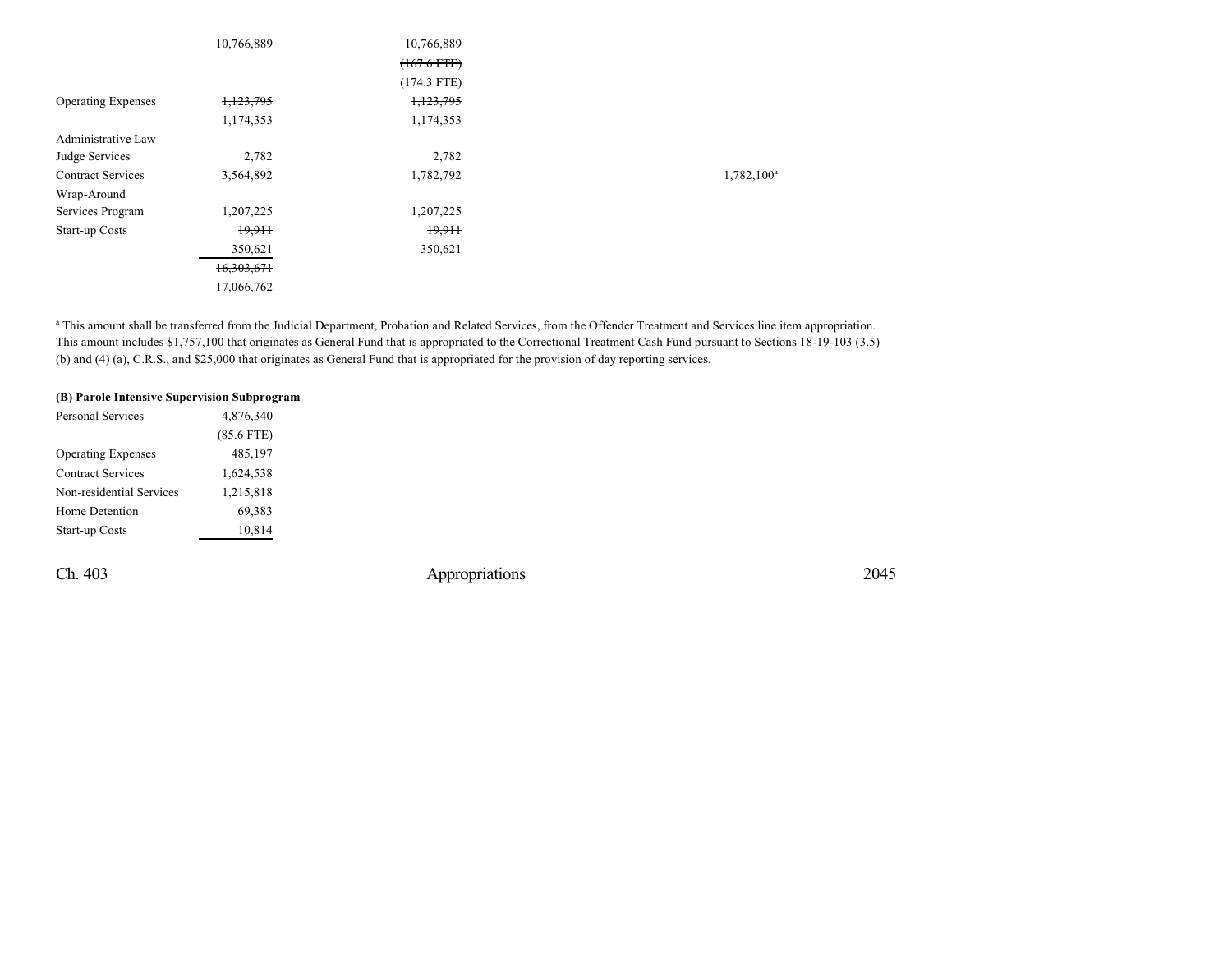|                                                |                              |              |                               |                                                | <b>APPROPRIATION FROM</b> |                                       |                                |
|------------------------------------------------|------------------------------|--------------|-------------------------------|------------------------------------------------|---------------------------|---------------------------------------|--------------------------------|
|                                                | ITEM $\&$<br><b>SUBTOTAL</b> | <b>TOTAL</b> | <b>GENERAL</b><br><b>FUND</b> | <b>GENERAL</b><br><b>FUND</b><br><b>EXEMPT</b> | CASH<br><b>FUNDS</b>      | <b>REAPPROPRIATED</b><br><b>FUNDS</b> | <b>FEDERAL</b><br><b>FUNDS</b> |
|                                                | \$                           | \$           | $\mathbb{S}$                  | \$                                             | $\mathbb{S}$              | \$<br>\$                              |                                |
|                                                | 8,282,090                    |              | 8,282,090                     |                                                |                           |                                       |                                |
| (C) Community Intensive Supervision Subprogram |                              |              |                               |                                                |                           |                                       |                                |
| Personal Services                              | 3,002,440                    |              |                               |                                                |                           |                                       |                                |
|                                                | $(43.5$ FTE)                 |              |                               |                                                |                           |                                       |                                |
| <b>Operating Expenses</b>                      | 502,071                      |              |                               |                                                |                           |                                       |                                |
| <b>Contract Services</b>                       | 2,856,512                    |              |                               |                                                |                           |                                       |                                |
|                                                | 6,361,023                    |              | 6,361,023                     |                                                |                           |                                       |                                |
| (D) Community Supervision Subprogram           |                              |              |                               |                                                |                           |                                       |                                |
| (1) Community Supervision                      |                              |              |                               |                                                |                           |                                       |                                |
| Personal Services                              | 2,676,439                    |              | 2,676,439                     |                                                |                           |                                       |                                |
|                                                |                              |              | $(40.3$ FTE)                  |                                                |                           |                                       |                                |
| <b>Operating Expenses</b>                      | 130,579                      |              | 130,579                       |                                                |                           |                                       |                                |
| <b>Community Mental</b>                        |                              |              |                               |                                                |                           |                                       |                                |
| <b>Health Services</b>                         | 614,013                      |              | 614,013                       |                                                |                           |                                       |                                |
| Psychotropic Medication                        | 131,400                      |              | 131,400                       |                                                |                           |                                       |                                |
| Contract Services for High                     |                              |              |                               |                                                |                           |                                       |                                |
| Risk Offenders                                 | 221,200                      |              | 221,200                       |                                                |                           |                                       |                                |
| Contract Services for                          |                              |              |                               |                                                |                           |                                       |                                |
| <b>Fugitive Returns</b>                        | 74,524                       |              | 42,049                        |                                                |                           | $32,475^{\circ}$                      |                                |
|                                                |                              |              |                               |                                                |                           |                                       |                                |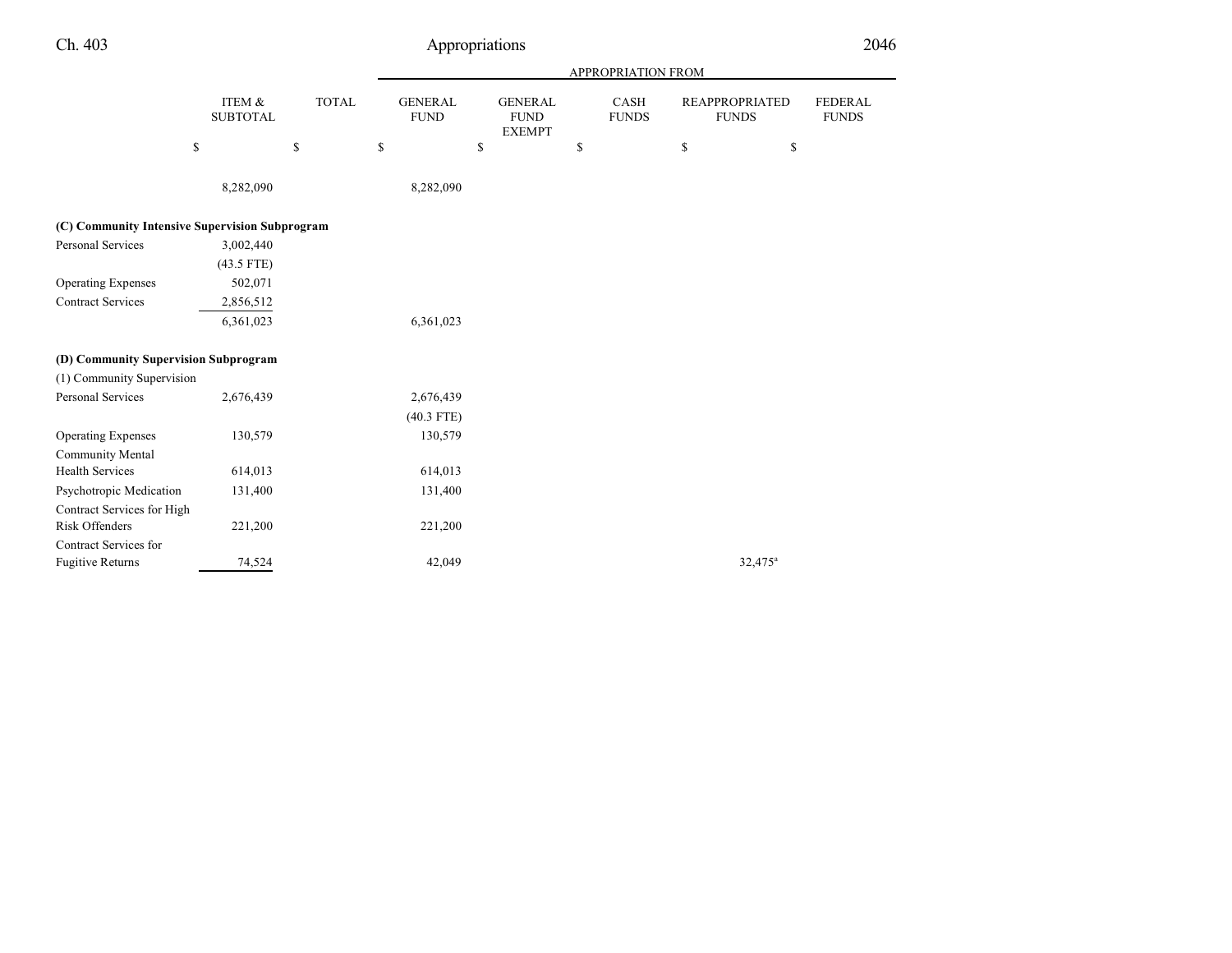## 3,848,155

a This amount shall be from federal funds appropriated to the Division of Criminal Justice in the Department of Public Safety.

| (2) Youthful Offender System Aftercare |             |              |            |                    |             |
|----------------------------------------|-------------|--------------|------------|--------------------|-------------|
| Personal Services                      | 636,789     |              |            |                    |             |
|                                        | $(8.0$ FTE) |              |            |                    |             |
| <b>Operating Expenses</b>              | 141,067     |              |            |                    |             |
| <b>Contract Services</b>               | 1,062,396   |              |            |                    |             |
|                                        | 1,840,252   | 1,840,252    |            |                    |             |
| (E) Community Re-entry Subprogram      |             |              |            |                    |             |
| Personal Services                      | 1,974,663   | 1,974,663    |            |                    |             |
|                                        |             | $(35.6$ FTE) |            |                    |             |
| <b>Operating Expenses</b>              | 123,202     | 123,202      |            |                    |             |
| Offender                               |             |              |            |                    |             |
| <b>Emergency Assistance</b>            | 96,768      | 96,768       |            |                    |             |
| <b>Contract Services</b>               | 190,000     | 190,000      |            |                    |             |
| Offender                               |             |              |            |                    |             |
| Re-employment Center                   | 374,000     | 364,000      | $10,000^a$ |                    |             |
| Community                              |             |              |            |                    |             |
| Reintegration Grants                   | 48,779      |              |            | 9,681 <sup>b</sup> | 39,098(I)   |
|                                        |             |              |            |                    | $(1.0$ FTE) |
|                                        | 2,807,412   |              |            |                    |             |
|                                        |             |              |            |                    |             |

<sup>a</sup> This amount shall be from gifts, grants, and donations.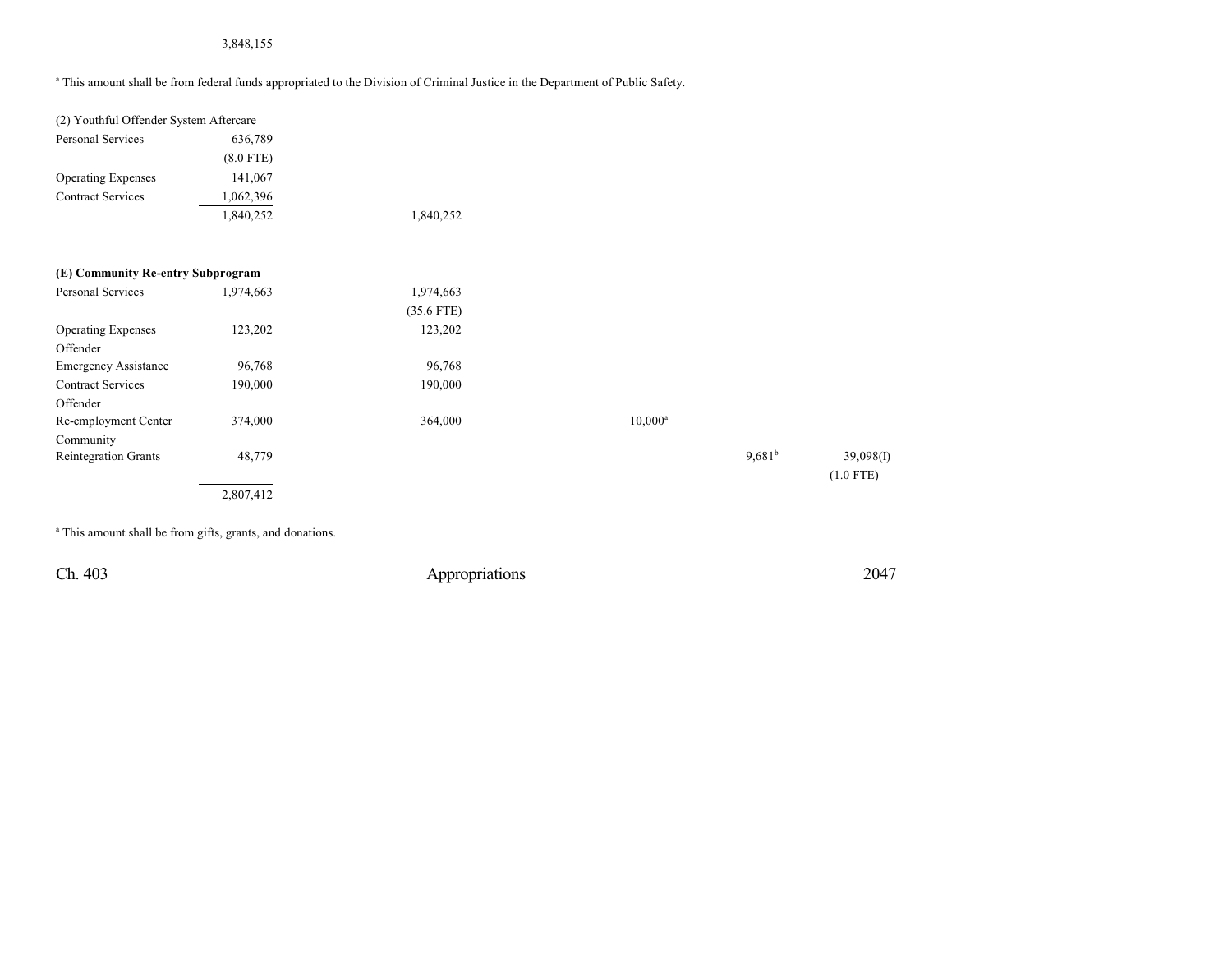|                           |       | APPROPRIATION FROM     |                               |                             |                                       |                         |  |
|---------------------------|-------|------------------------|-------------------------------|-----------------------------|---------------------------------------|-------------------------|--|
| ITEM &<br><b>SUBTOTAL</b> | TOTAL | GENERAL<br><b>FUND</b> | <b>GENERAL</b><br><b>FUND</b> | <b>CASH</b><br><b>FUNDS</b> | <b>REAPPROPRIATED</b><br><b>FUNDS</b> | FEDERAL<br><b>FUNDS</b> |  |
|                           |       |                        | <b>EXEMPT</b>                 |                             |                                       |                         |  |

<sup>b</sup> This amount shall be from funds appropriated to the Division of Housing in the Department of Local Affairs.

| <del>39,442,603</del> |
|-----------------------|
| 40,205,694            |

## **(6) PAROLE BOARD**

| <b>Personal Services</b>  | 1,197,526    |           |           |
|---------------------------|--------------|-----------|-----------|
|                           | $(13.5$ FTE) |           |           |
| <b>Operating Expenses</b> | 104,890      |           |           |
| <b>Contract Services</b>  | 272,437      |           |           |
|                           |              | 1,574,853 | 1,574,853 |

#### **(7) CORRECTIONAL INDUSTRIES**

| Personal Services         | 10,160,810 | 2,989,807 <sup>a</sup> | $7,171,003^b$            |
|---------------------------|------------|------------------------|--------------------------|
|                           |            | $(42.8$ FTE)           | $(112.2$ FTE)            |
| <b>Operating Expenses</b> | 5,928,190  | 1,817,327 <sup>a</sup> | $4,110,863^b$            |
| Raw Materials             | 35,823,826 | $8,441,080^a$          | 27,382,746 <sup>b</sup>  |
| Inmate Pay                | 1.649.702  | $468.453$ <sup>a</sup> | $1,181,249$ <sup>b</sup> |
| Capital Outlay            | .406,200   | 337.094 <sup>a</sup>   | $1,069,106^{\rm b}$      |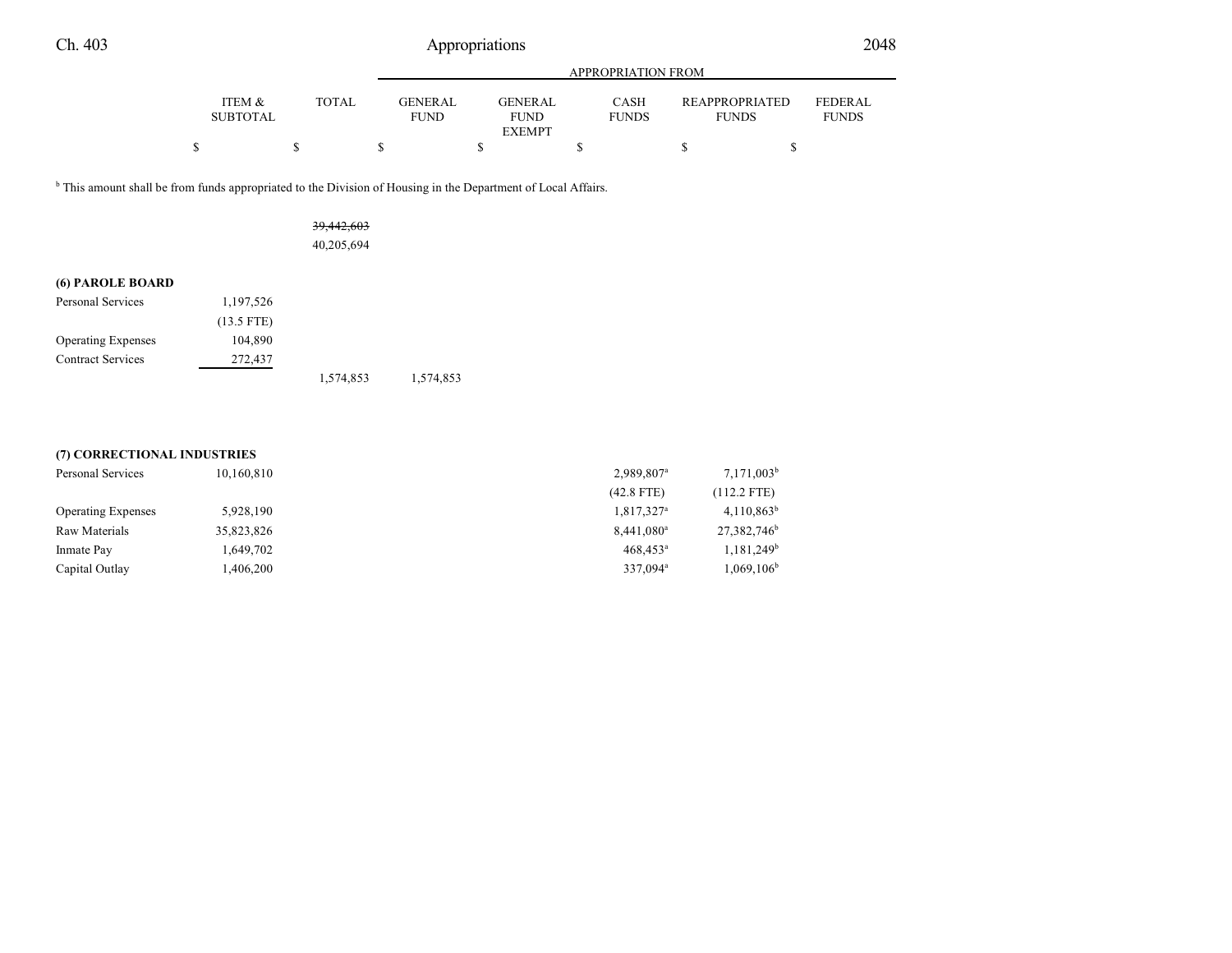| Correctional                    |         |            |                   |                      |            |
|---------------------------------|---------|------------|-------------------|----------------------|------------|
| <b>Industries Grants</b>        | 503,050 |            |                   |                      | 503,050(I) |
| <b>Indirect Cost Assessment</b> | 383,378 |            | $128,227^{\rm a}$ | 253.059 <sup>b</sup> | 2,092(I)   |
|                                 |         | 55,855,156 |                   |                      |            |

<sup>a</sup> Of these amounts, \$14,031,988 is estimated to be from sales to non-state entities and \$150,000 is estimated to be from the Land Improvement Fund.

<sup>b</sup> Of these amounts, \$35,374,657 is estimated to be from sales to other state agencies and \$5,793,369 is estimated to be from the Department of Revenue for the purchase of license plates.

#### **(8) CANTEEN OPERATION**

| Personal Services               | 1,770,093    |            |                   |
|---------------------------------|--------------|------------|-------------------|
|                                 | $(28.0$ FTE) |            |                   |
| <b>Operating Expenses</b>       | 12,851,987   |            |                   |
| Inmate Pay                      | 40,386       |            |                   |
| <b>Indirect Cost Assessment</b> | 80,497       |            |                   |
|                                 |              | 14,742,963 | $14,742,963(1)^a$ |

<sup>a</sup> This amount shall be from sales revenues earned by the Canteen Operation and is shown for informational purposes because it is continuously appropriated to the division by Section 17-24-126 (1), C.R.S.

# **TOTALS PART II**

| (CORRECTIONS) | <del>\$752,626,223</del> | <del>\$665,542,718</del> | \$40,179,999 <sup>*</sup> | \$45,892,992 | $$1,010,514^b$ |
|---------------|--------------------------|--------------------------|---------------------------|--------------|----------------|
|               | \$771.474.304            | \$684.478.492            | $$40,092,306^a$           |              |                |

a Of this amount, \$14,742,963 contains an (I) notation.

<sup>b</sup> This amount contains an (I) notation.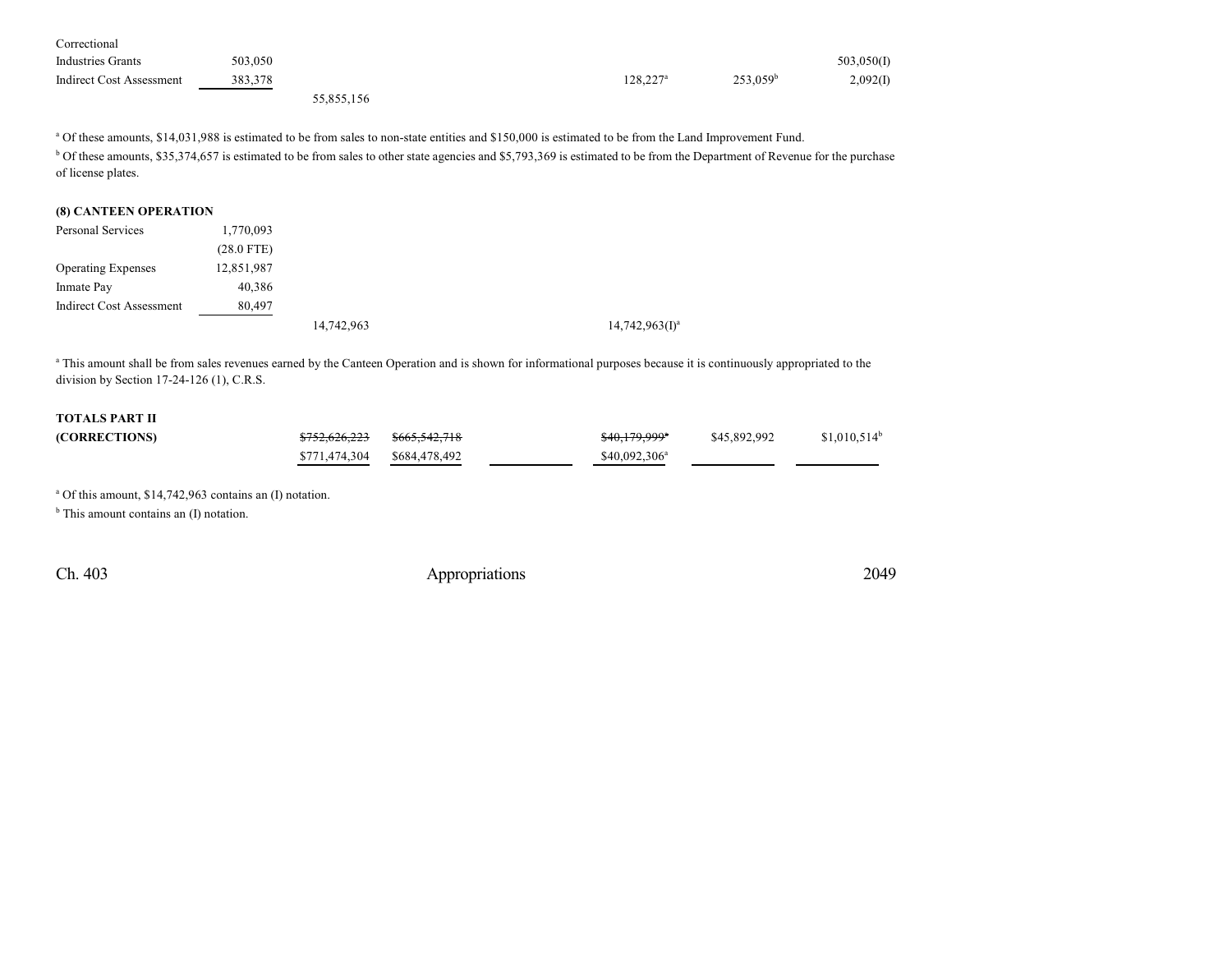**FOOTNOTES** -- The following statements are referenced to the numbered footnotes throughout section 2.

- 2 Department of Corrections, Management, External Capacity Subprogram, Payments to House State Prisoners -- The Department of Corrections may transfer up to 5.0 percent of the total appropriation for external capacity subprogram between line items in the external capacity subprogram for purposes of reimbursing local jails, private prison providers, and community corrections providers.
- 3 Department of Corrections, Management, External Capacity Subprogram, Payments to House State Prisoners -- It is the intent of the General Assembly that the appropriations made for payments to private facilities housing state inmates be used exclusively for the purpose of per diem payments. It is the intent of the General Assembly that the department not withhold funds from the per diem payments to cover major medical expenses incurred by state inmates assigned to private facilities. It is the intent of the General Assembly that appropriations made in the medical services subprogram are sufficient to cover major medical expenses incurred by state inmates held in both state and private facilities.